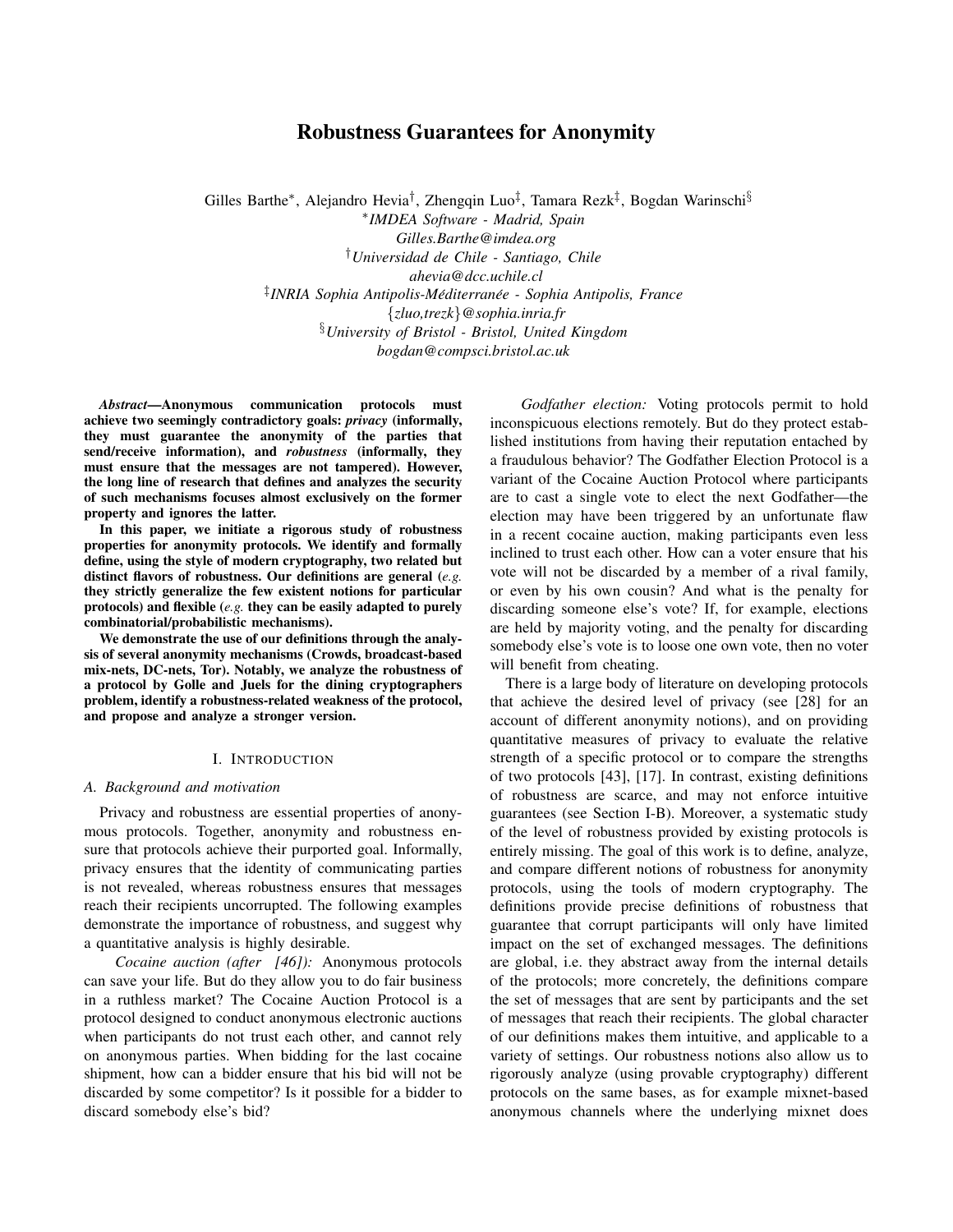not provide strong correctness guarantees. Furthermore, our definitions fit well with *practical* anonymous channels (e.g. Tor [18]) where correctness guarantees do not hold with overwhelming probability. Finally, and most importantly, our definitions allow us to quantify the appropriateness of anonymous channels for cocaine auctions and Godfather elections.

## *B. A critical review of dining cryptographers*

In some cases, the existent ad-hoc correctness notions may fail to achieve the expected guarantees. To explain this important point, we consider the short dining cryptographers protocol of Golle and Juels [26] for which an ad-hoc notion of robustness has been developed. We give here a high level description of the protocol, omitting technical issues that are not relevant to explain their notion of robustness.

The protocol heavily relies on zero knowledge proofs of knowledge (ZKPoK) [25]. In a nutshell, such proofs allow a prover (who possesses some piece of secret information) to convince a verifier of the veracity of a statement S, without revealing anymore information except for the validity of S. The protocol proceeds as follows.

- 1) Prior to running the protocol, all  $n$  participants are allocated a different slot between 1 and  $n$ ;
- 2) Each participant emits a vector of  $n$  elements that contains special values except for the one position singled out by the slot allocation protocol. In this slot the participant places his "vote" multiplied by another special value. An adversary cannot see the difference between a special value and a vote multiplied by a special value. These special  $n - 1$  values satisfy properties (see short DC-nets in Section VI for details) that participants must prove using a ZKPoK proof. In addition, each participant must prove that he has at least  $n - 1$  special values in his vector (so to prevent participants to vote twice, for example);
- 3) In order to count votes, each participant validates the vectors of all other participants by using ZKPoK tests. All vectors that do not pass the tests are considered dishonest and are discarded. For each dishonest vector, a new valid vector, with a "blank vote", is generated, for example using threshold cryptography [38];
- 4) Once all vectors are validated, they are all multiplied. By properties of the special values, multiplication of all positions will "magically" cancel out, leaving a vector that contains the messages of the participants in clear.

Without the ZKPoK proofs, the correctness guarantees of the protocol would be very low, as a corrupt participant could garble the messages of others by emitting a vector that contains trash on all positions except the one provided to him by the slot allocation protocol. Thus, the ZKPoK tests are essential to guarantee the correctness of the protocol. Indeed, Golle and Juels [26] define correctness of DC-nets in terms of the (in-) ability of a corrupted participant to generate an invalid vector that will pass the ZKPoK tests. This definition of correctness is tied to the protocol phase in which the ZKPoK tests are performed, and it follows directly from the definition of ZKPoK schemes. One shortcoming of this definition of correctness is that it is intimately tied to the implementation of the cryptographic mechanisms used by a protocol, and that it does not provide end users abstract, protocol independent, guarantees.

Giving the correctness property of the protocol, a natural question then is: what does it imply? What are the robustness guarantees for cocaine auctioneers and Godfather electors? Does the correctness property entail that every bid for the cocaine shipment will be considered, or that every vote for the Godfather will be counted as expressed in the ballot? The answer is No. In fact, the above definition of correctness does not rule out a dishonest participant from emitting a valid vector that passes all ZKPoK tests and still prevents from accounting some bids or votes.

Assume that Gino has convinced Vito to vote for him, and has offered himself a place in his management team, if he is elected as Godfather. During a heated discussion at a family celebration, Vito's cousin Fredo made clear his intentions to vote for Toni. On the following day, Vito is able to find out Fredo's slot. Then, he produces a valid vector (with correct special values) with a message "Gino/Toni" and forces his message to the same position used by Fredo to vote for Toni. Then the multiplication after canceling out the random values results in a vote for Gino and the cancellation of a vote for Toni. One may wonder whether we can still claim that the DC-nets protocol is robust? It is certainly not robust for the guarantees that the organizers of the Godfather election were expecting from the protocol. In this paper, we propose a stronger version of the protocol that is fit for being used in Godfather's election.

## *C. Contributions*

We summarize the main contributions of the paper.

*Rigorous definitions:* While the notion of robustness had been considered elsewhere in the particular contexts of various anonymity mechanisms, the individual occurrences use ad-hoc interpretations for robustness. This is not surprising since no general definition exists. The first contribution of this paper is a formalization of two flavours of robustness: communication and interference robustness. Our definitions follow a rigorous approach popular in modern cryptography. We define the two security notions through games between an adversary and the anonymity mechanism. Each game fixes the abilities of the adversary and specifies and quantifies what does it mean for the adversary to break the robustness of the protocol.

For each of the two notions we give the definitions in the asymptotic setting (where the advantage of the adversary is bounded by a negligible function of the security parameter).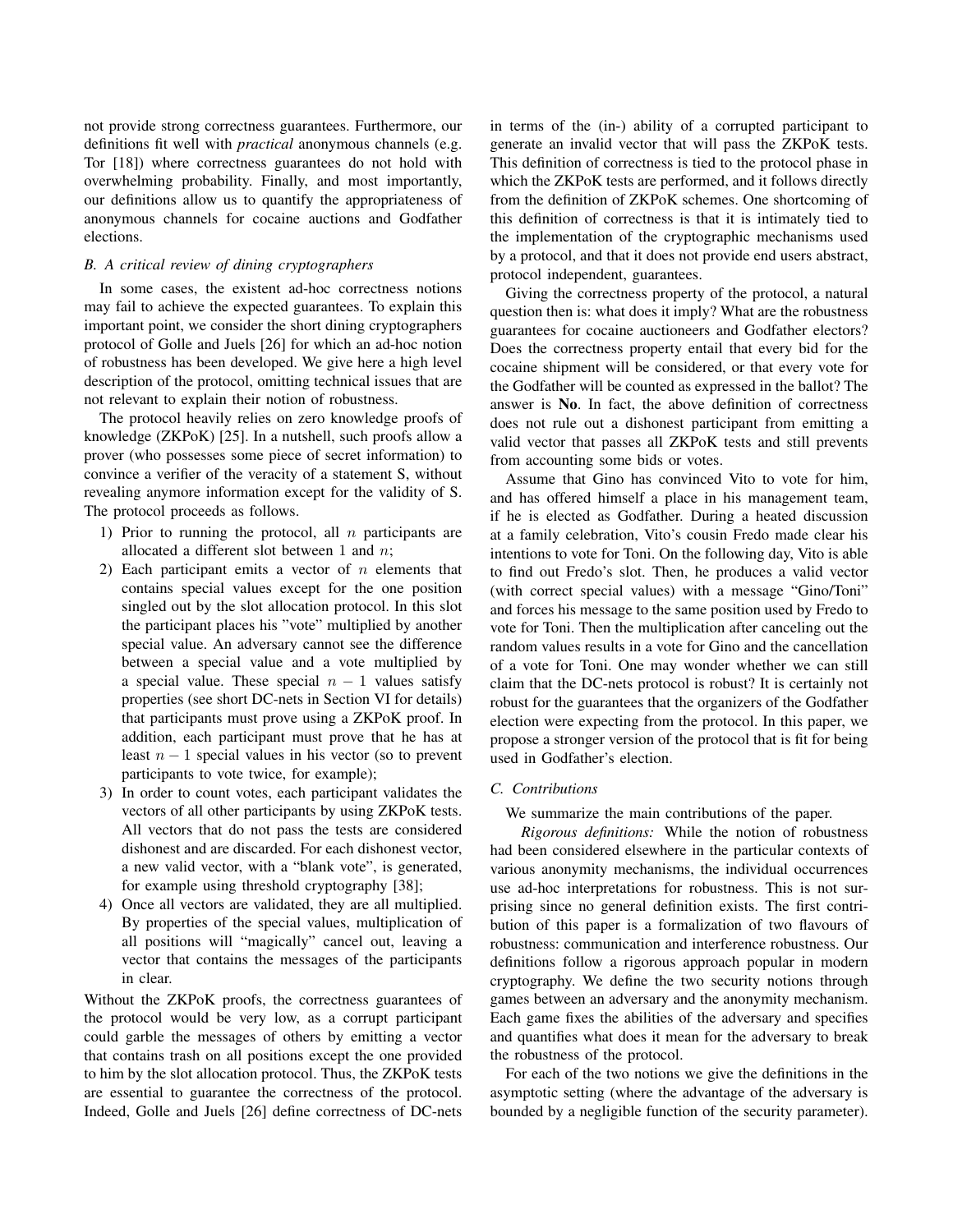Importantly, our definitions immediately yield concrete versions (where the success of the adversary is measured as a function of its running time). Moreover, we propose nonasymptotic definitions which are suitable for the analysis of anonymity mechanisms based on combinatorial and purely probabilistic properties, and not only protocols that rely on cryptographic primitives.

A crucial feature of our definitions is that they are independent of the particular network topology and communication model. Indeed, our definitions of robustness are expressed only in terms of the input/output relation of the protocol, and thus are meaningful without having to specify the particular network topology and communication model. Obviously, this is not to say that the robustness of particular anonymity mechanisms can be analyzed independently of the underlying infrastructure: indeed, these details need to be spelled out and taken into account when analyzing the robustness of particular anonymity mechanisms.

*Analysis of existing mechanisms:* We demonstrate that our definitions are very general through several examples where we quantify the robustness of existent anonymity mechanisms. Importantly, the particular protocols are quite different and are intended for different scenarios. Specifically, we consider Tor [18], Crowds [41], a broadcast protocols using mix-nets ([37], [29], [22], [48]), and DCnets [26]. Figure I-C summarizes the robustness of the above anonymity protocols;

*Strengthening the Golle-Juels protocol:* Our analysis shows that the Golle-Juels short DC-nets protocol does not match our optimal interference robustness bound. Intuitively, this is because the protocol does not provide the honest parties with a mechanism to detect if the message they receive had been tampered with or not.

We therefore propose a strengthening of the protocol where we tag the messages that are being sent with a randomized tag: as long as tag contains enough min-entropy an adversary cannot tamper with the message without being detected. We prove that the resulting protocol has optimal interference robustness.

*Contents of the paper:* Section III briefly describes the setting studied in the paper. Section IV-A gives a high-level overview of the robustness properties that we propose and study in this paper and Section IV-B presents their formal definitions. Section VI compares and analyzes the robustness of Crowds, a protocol based on mixnets, and short DC-nets. Section V-B proposes a modification to the DC-net protocol that ensures that the interference robustness of the protocol is optimal. Finally, we conclude in Section VII.

## II. RELATED WORK

The study of reliable communication in networks has a rich and extensive literature, from network coding (e.g. everything following [44]) to the study of algorithms for achieving delivery of messages over different network topologies under the presence of adversaries (e.g. [19]). Reliability may take more sophisticated forms as in broadcast channels whose main security property is consistency: the messages received by all players as a result of a broadcast transmission operation are guaranteed to be the same. The problem of achieving consistency when implementing broadcast on top of a point-to-point network (commonly known as Byzantine agreement) has received enormous attention (e.g. [34], [20], [11], [10] among many others).

In the context of anonymous communication, after Chaum's seminal paper [13], several attacks targeting mixnets' correct operation [40], [16] motivated researchers to find mechanisms to achieve more reliable operation although often with informal and ad-hoc definitions of robustness. (The terms *correctness* – meaning the output, if exists, is consistent with the inputs – and *robustness* – meaning correct output always exists – are often used interchangeably in the literature.) For instance, Ogata et al. [36] use threshold cryptography to minimize the effect of misbehaving mixers during the execution of a mixnet protocol. In terms of definitions, several previous works proposed intuitive formulations of robustness on various anonymous communication protocols: *correctness* for DC-nets [26]; *reliability* for Tor [8]; *robustness* for Mix-nets [29]. Some of these definitions (e.g. correctness) reflect informal understanding of what robustness could mean. However a rigorous definition is still missing, making it difficult to compare robustness guarantees for different protocols. Actually, their robustness results can be restated in our definitional framework, thus a unified comparison is possible (the proof of Theorem 6.5 borrows the result from the original paper [29]). Other definitions (e.g. reliability) are established on certain assumptions of adversarial strategies, which are less convincing since a different adversary might easily break the property.

Jakobsson, Juels and Rivest [30] and Boneh and Golle [7] consider relaxations to mixnet correctness so mixnets are allowed to fail with small but more than negligible probability. Both works, however, specifically focus on mixnet correctness so their definitions are not necessarily extensible to other (combinatorial and probabilistic) anonymous channel schemes. Yet, their constructions can indeed be used to implement anonymous channels – which can be rigorously analyzed under our definitions. A stronger approach in definitional terms was taken by Wikström who uses a simulation-based characterization (see discussion below) to define correctness as well as anonymity of mixnets [48]. Wikström's definition is cast in the Universally Composable framework which inherently captures the correctness requirement of any problem defined in this model but whose realization requires a highly sophisticated and rather complex protocol. An interesting question we leave for future work is whether our characterization of robustness can be paired with a reasonable privacy requirement (e.g. [28]) in order to imply a reasonable simulation-based formulation of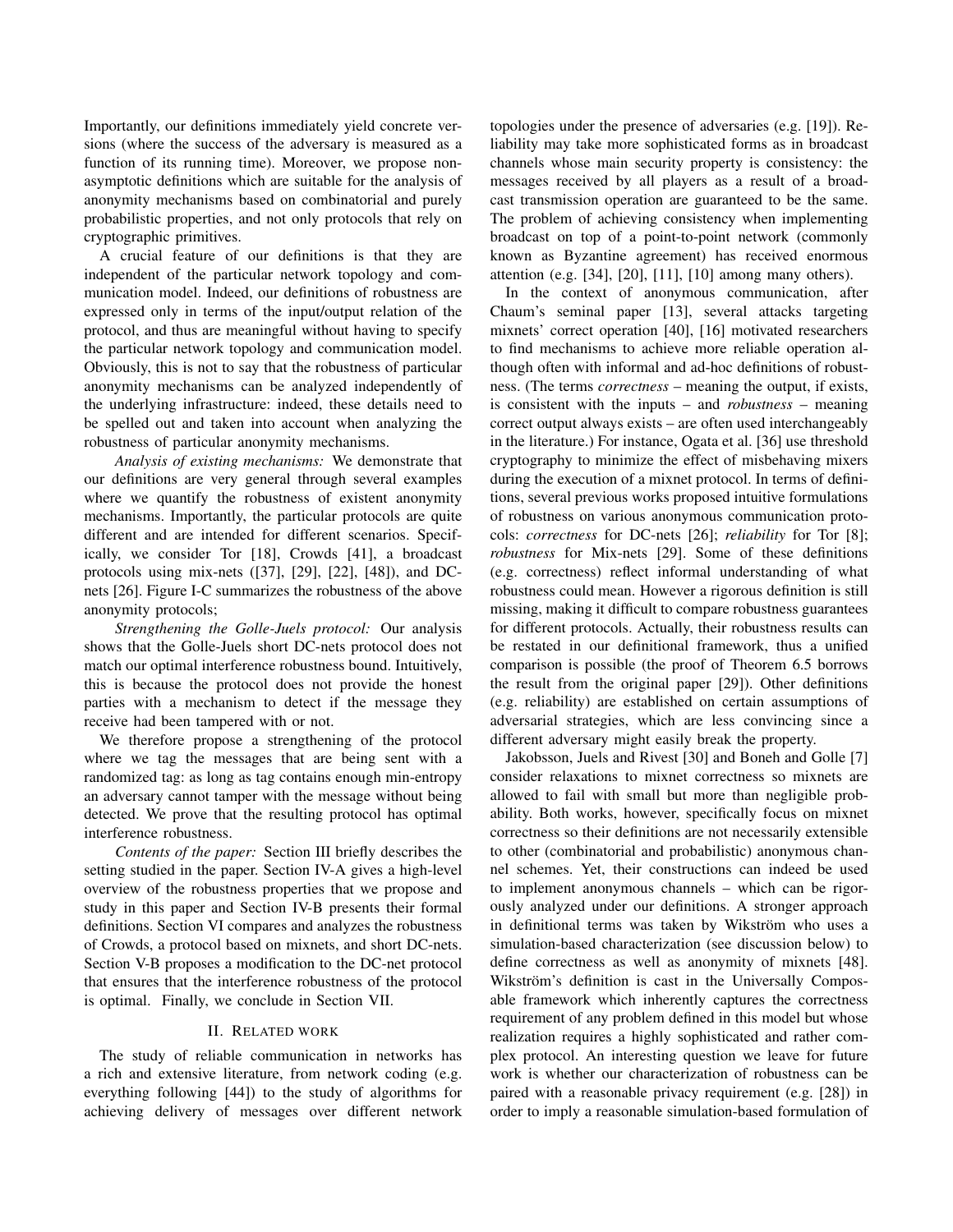|                    | k Communication Robustness $\pm \tau$ Interference Robustness |                                | <b>Remarks</b>                              |
|--------------------|---------------------------------------------------------------|--------------------------------|---------------------------------------------|
| Tor                |                                                               |                                | Robustness is always broken non-negligibly  |
| Tor                | $(\alpha\mu, \epsilon)$                                       |                                | Only non-asymptotic comm-robustness holds   |
| Crowds             |                                                               |                                | Robustness is always broken non-negligibly  |
| Crowds             | $(\alpha\mu,\epsilon)$                                        | $(t+1)n - \alpha\mu, \epsilon$ | Non-asymptotic robustness                   |
| Mix Networks [37]  | $n-t$                                                         | 2t                             | Authenticated broadcast, HM of mixers       |
| Mix Networks [29]  | $n-t$                                                         | 2t                             | Authenticated broadcast, HM of mixers       |
| GJ DC-Nets         | $n-2t$                                                        | 3t                             | Authenticated broadcast, HM of senders      |
| <b>SGJ DC-Nets</b> | $n-2t$                                                        | 2t                             | Auth. simultaneous broadcast, HM of senders |

Figure 1. Summary of robustness properties for several anonymous channels protocols. In all cases  $n$  is the number of participants and  $t$  is the number of corrupt participants. For both Tor and Crowds we analyze asymptotic and non-asymptotic versions (the two entries in the table for each protocol correspond to these two settings). Here  $\mu$  are different specific constant for both Tor and Crowds (details in Section VI),  $\alpha \in (0,1]$ , and  $\epsilon = e^{-\mu \alpha^2/2}$ . HM stands for honest majority.

reliable anonymity.

On the practical side, there has been attempts to design anonymous channel protocols specially with reliability in mind (under some adversary model), concretely Cashmere [50] and Hydra-Onions [32]. Their definitions of reliability are rather ad-hoc, although they reflect some informal understanding of what robustness could mean. In fact, as Borisov et al. point out [8], the robustness of these protocols are still subject to attacks if the definition of robustness under which these protocols are supposed to work do not adequately capture some realistic adversarial strategies. As a consequence, developing formal and rigorous definitions of robustness that are general in nature seems essential to be able to compare robustness guarantees across anonymity protocols with seemingly different characteristics.

Our definitions use the game-based approach where security is defined through a game between the adversary and the primitive (see [4], [45] although the idea of indistinguishability games is much older [24]).

#### III. PROTOCOLS, MESSAGES, AND ADVERSARIES

In this section we specify the setting that we investigate and fix some of the details common to all of our models and definitions. For any integer  $s > 0$ , let [s] denote the set  $\{1, \ldots, s\}$ . We consider a setting with  $n + 1$  parties (*n* is some fixed constant). Sender parties  $P_1, P_2, \ldots, P_n$ attempt to send, respectively, messages  $M_1, M_2, \ldots, M_n$ to a receiver party  $R$ , in an anonymous and reliable way. The communication between parties can be observed and even be influenced by an adversary A. However, we do not fix a particular model of interaction between the adversary and the parties. Indeed, while the viable strategies of the adversary are tightly linked to the communication model, its goals (both breaking anonymity and perturbing the communication) can be specified only in terms of the messages input to the protocol and the messages received by  $R$ . If  $\overline{M}$  is a tuple of n messages for the sender parties we write  $\textsf{Exec}(P(M), R, A)(\eta)$  for the output of party R when the parties  $P = (P_1, P_2, \dots, P_n)$  and R execute the protocol in the presence of adversary A for security parameter  $\eta$ . We assume that this output is a multiset<sup>1</sup> of messages, and we write  $\vec{S} \stackrel{\$}{\leftarrow}$  Exec $(P(\vec{M}), R, A)(\eta)$  for assigning the output of R to multiset  $\vec{S}$ . Notice that the execution is randomized, so once  $\vec{M}$  is fixed, Exec( $P(\vec{M})$ ,  $R$ ,  $A)(\eta)$  is a random variable. Here, and throughout the paper we assume that the adversary corrupts statically at most  $t$  senders. Also, the definition assumes that any initialization that the protocol requires (i.e. a public key infrastructure) are performed at the beginning of the execution. Unless otherwise specified, this initialization and the cryptographic primitives use fresh random coins.

Our approach for avoiding to hardwire particular execution models in the definition is rather general and allows easy instantiations of our security definitions to the different possible settings. Relevant examples include passive eavesdroppers, asynchronous adversarial networks, broadcast and simultaneous broadcast networks with or without rushing adversaries.

Nevertheless, all our definitions can be made completely precise by requiring that protocols and the adversary are specified using a fixed language. An ideal language for this purpose is the language pWHILE (see e.g. [3], [21]). This language is a rather standard WHILE language extended with random sampling and procedure calls. One important advantage of using pWHILE is that the language has a fully formal semantics, together with a characterisation of probabilistic polynomial time operations, and that it can be used in machine aided proofs. In the setting of a pWHILE language, parties (honest and adversarial) communicate with each other through a shared memory. Corruption of parties as well as various flavors of secure channels are modeled by restricting the read/write access of the adversaries to the various memory locations in use. Specific syntactic restrictions can be used to smoothly account for the different communication media that are standard in cryptography. Two limitations of the language (with no consequence on the

<sup>&</sup>lt;sup>1</sup>Robustness requires to preserve not only the set of delivered messages, but also their multiplicities. Strictly speaking, we are therefore concerned with multisets rather than sets. However, we take the freedom to refer to sets and vectors in our informal explanations.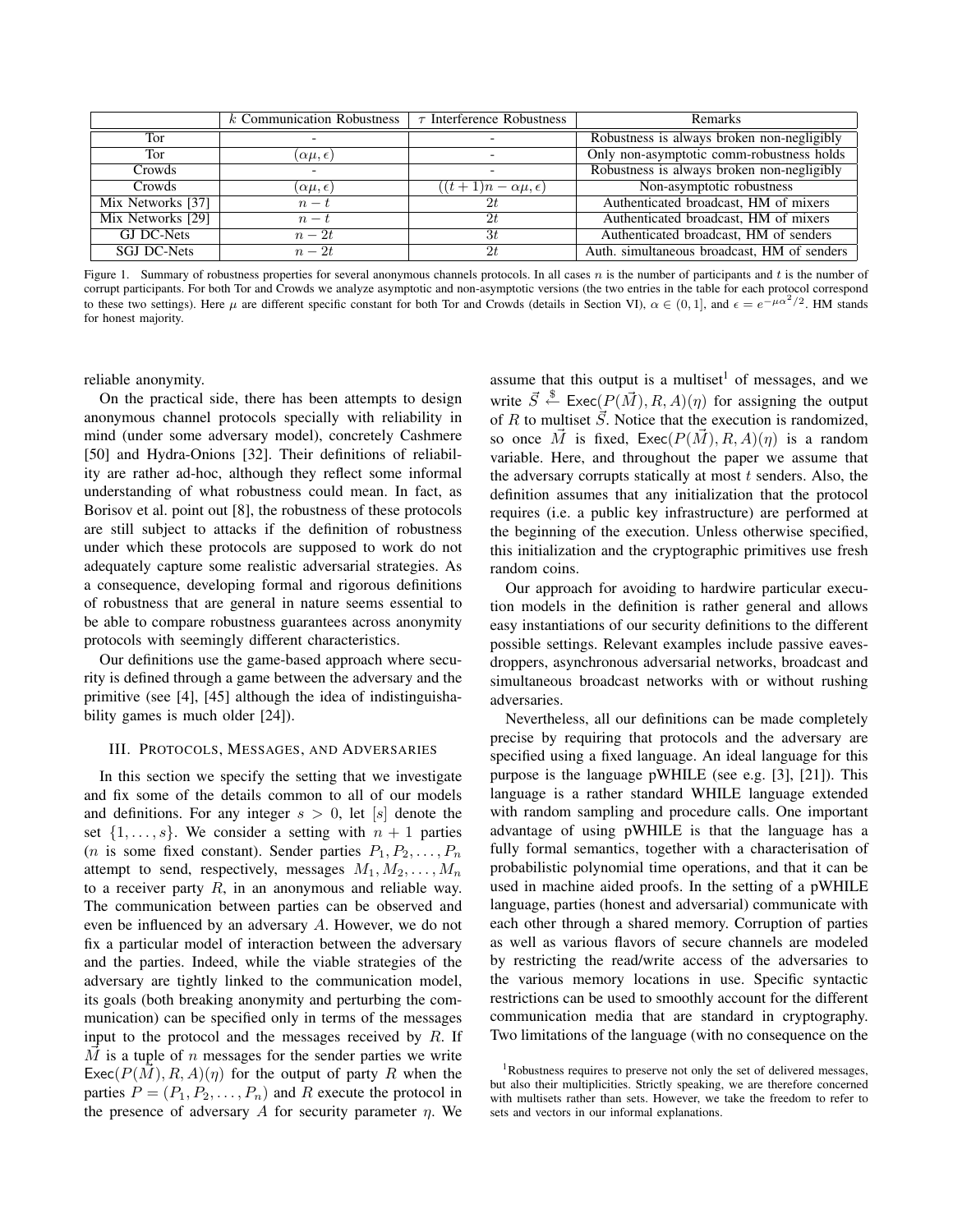results of this paper) are that the number of parties involved in the execution of a protocol needs to be fixed in advanced, and that the corruption model is static.

#### IV. DEFINITIONS OF ROBUSTNESS

## *A. Properties Overview*

The correctness of an anonymity protocol can be measured by comparing the initial messages with the output messages. Consider a run of the protocol  $\vec{S} \stackrel{\$}{\leftarrow}$  $\text{Exec}(P(\vec{M}), R, A)$ . Note that some initial messages may not appear in the set of delivered messages, as a result of messages being lost, intercepted, or tampered. Conversely, some of the messages delivered may not be in the set of original messages, as they may have been forged by corrupt participants or may be the result of tampering some message that was in the initial set (think for example of a corrupt participant who garbles all messages in his power). In the worst case where no appropriate measure is taken to guarantee robustness, corrupt participants may be able to force that all honest participants may be prevented to publish their messages, and all published messages originate from corrupt participants or have been tampered. This suggests two measures for robustness: the first one, which we call communication robustness, simply measures the number of messages from honest participants that are found in the result of the protocol, i.e. in the final vector of messages. The second one, which we call interference robustness, quantifies the ability of corrupt participants to prevent honest participants from publishing their messages while publishing themselves their own messages, or more generally inducing the publication of spurious messages. Informally, interference robustness intends to capture the intuition that in some protocols, like those based on DC-nets [13], [26], corrupt participants must choose between publishing their message, or tampering (hence in some cases invalidating) a message by a honest participant. On the one hand, the communication robustness of the protocol is measured by  $|M \cap S|$ . Interference robustness of the protocol, on the other hand, is measured by  $|\vec{M}\Delta\vec{S}|$  where  $\Delta$  denotes the symmetric difference between two multisets.

#### *B. Formal Definitions*

Anonymity for the sending parties seems to imply that some integrity mechanisms like digital signatures and MACs cannot be used to ensure the integrity of messages that parties sent. It thus may seem that protocols for anonymity come with the undesirable property that the adversary can tamper, potentially undetected, with the messages sent by the honest parties. We discuss two related yet distinct threats posed by adversaries against anonymity mechanisms.

*Communication robustness* is concerned with the ability of an adversary to block the messages sent by an honest party. In other words, communication robustness measures how many of the messages sent by honest parties are received by the receiver. Clearly, a fully active adversary can easily achieve his goal by simply dropping all of the messages sent by honest parties so this case is not particularly interesting and the notion may not even make sense. However, in media where there are some guarantees for communication, for example broadcast channels or the existence of direct channels between the honest participants and the destination, the notion makes sense and deserves to be investigated.

To define this notion we consider a game where an adversary A selects a vector of n messages  $\overline{M}$  to be sent by the parties involved in the protocol (these parties include those under adversarial control) and then the adversary engages in the execution of the protocol  $P$  with parties  $P_1, P_2, \ldots, P_n$  and receiver R. We say that protocol P is kcommunication robust if the messages received by  $R$  contain at least k of the messages in  $\vec{M}$ . This intuition is captured by the following formal definition.

*Definition 1 (*k-Communication Robustness*):* We define the advantage of an adversary  $A$  against the  $k$ - communication robustness of protocol P by  $\mathbf{Adv}_{P,A}^{k\text{-crob}}(\eta) =$ 

$$
\Pr\left[|\vec{S} \cap \vec{M}| < k \mid \vec{M} \stackrel{\$}{\leftarrow} A; \vec{S} \stackrel{\$}{\leftarrow} \text{Exec}(P(\vec{M}), R, A)(\eta)\right]
$$

We say that the protocol  $P$  is  $k$ -communication robust (for a given execution model) if the advantage of any probabilistic polynomial time adversary A is negligible as a function of the security parameter  $\eta$ .

In the definition, we take a conservative approach in that we let the adversary choose the messages. Weaker variants where the message distribution is fixed but unknown to the adversary are possible and straightforward. (Our choice is driven by the wider applicability of the current definition and the fact our definition can already be satisfied by known protocols.)

In the above  $\vec{S} \cap \vec{M}$  is standard multiset intersection (even if  $\overline{M}$  is an ordered set of messages). The definition above is suitable for systems where security properties follow from the security of underlying cryptographic primitives. Yet, many existent systems intended to provide anonymity guarantees are based on other probabilistic mechanisms. Our definition of robustness can be easily adapted for this case: we drop the security parameter and require that the probability that the number of messages in  $\vec{S} \cap \vec{M}$  is less than  $k$  is bounded.

*Definition 2 ((k,*  $\epsilon$ *)*-Communication Robustness): We say that protocol P is  $(k, \epsilon)$ -communication robust if  $\mathbf{Adv}_{P,A}^{k\text{-crob}} =$ 

$$
\Pr\left[|\vec{S} \cap \vec{M}| < k \mid \vec{M} \stackrel{\$}{\leftarrow} A; \vec{S} \stackrel{\$}{\leftarrow} \textsf{Exec}(P(\vec{M}), R, A)\right] \le \epsilon
$$

Security in the sense of communication robustness does not really clarify *how* the adversary tampers with the messages that are not sent. Of course, corrupt senders can always change their input message and this can not really be prevented. However, it should not be the case that the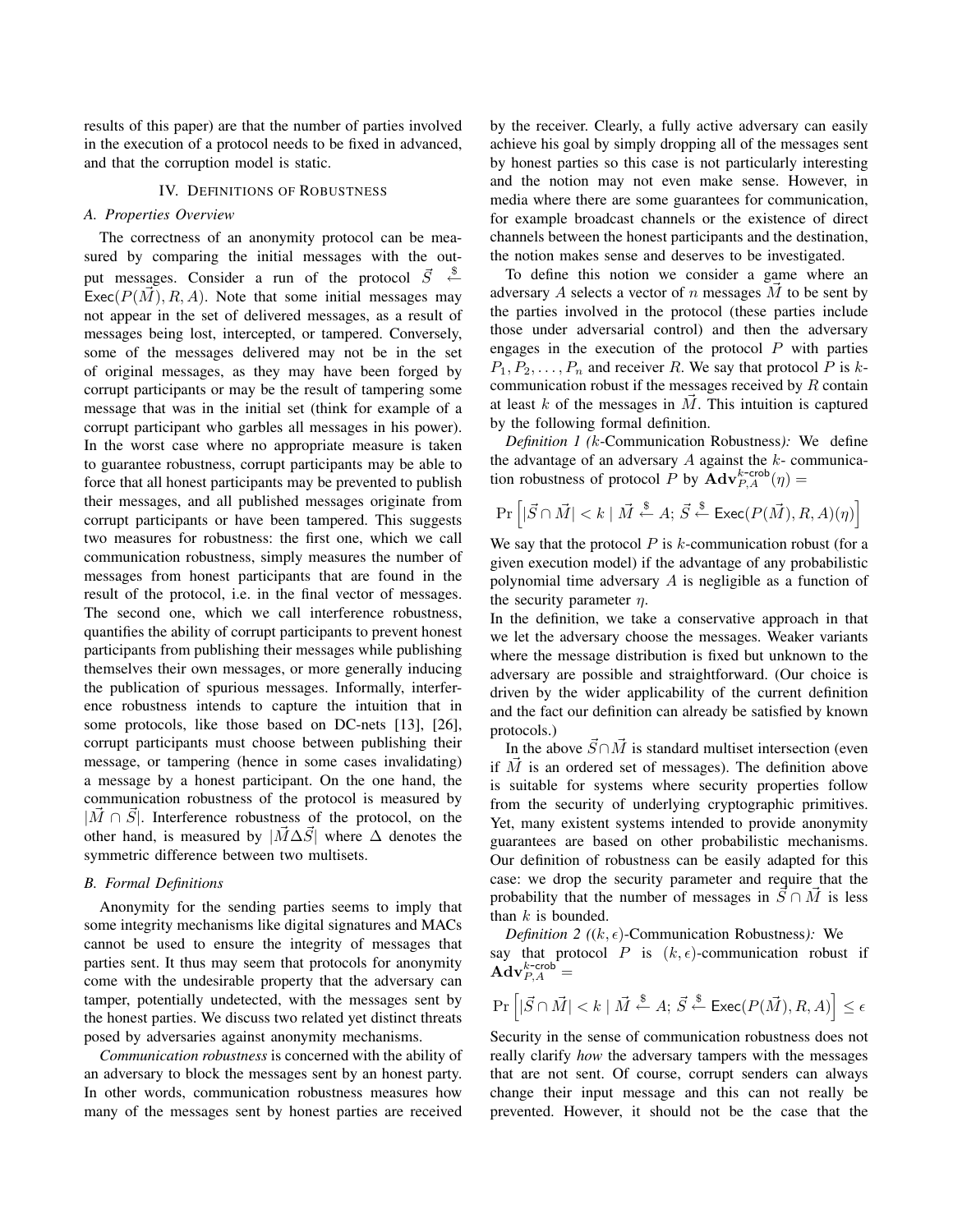adversary can change (undetected) some of the messages of the honest senders and replace them with their own. We thus propose the notion of *interference robustness* which quantifies precisely the ability of the adversary to have the receiver accept messages that are not part of those input to the protocol at the expense of messages that are. The following definition says that the goal of an adversary against interference robustness is to maximize the number of honest messages that are not delivered together and the number of messages that were delivered but were not input to the protocol.

*Definition 3 (*k-interference Robustness*):* We define the advantage of an adversary  $A$  against the  $k$ -interference robustness of protocol P by  $\mathbf{Adv}_{P,A}^{k\text{-nrob}}(\eta) =$ 

$$
\Pr\left[|\vec{S}\Delta\vec{M}| > k \mid \vec{M} \stackrel{\$}{\leftarrow} A; \vec{S} \stackrel{\$}{\leftarrow} \text{Exec}(P(\vec{M}), R, A)(\eta)\right]
$$

We say that protocol  $P$  is  $k$ -interference robust if the advantage of any probabilistic polynomial time adversary A is negligible as a function of  $\eta$ .

As for communication robustness, we can define a nonasymptotic version of this security notion.

*Definition 4* ( $(k, \epsilon)$ -interference Robustness): We say that protocol P is  $(k, \epsilon)$ -interference robust if  $\mathbf{Adv}_{P,A}^{k\text{-nrob}} =$ 

$$
\Pr\left[|\vec{S}\Delta\vec{M}|>k\mid\vec{M} \stackrel{\$}{\leftarrow} A; \, \vec{S} \stackrel{\$}{\leftarrow} \mathsf{Exec}(P(\vec{M}), R, A)\right]\leq \epsilon
$$

In a setting with  $n$  senders out of which  $t$  are corrupt it is unavoidable that  $t$  of the messages received by the receiver were not part of the input of the senders; corrupt parties can always change their input message and then run the protocol honestly. This shows that the constant  $k$  in the definition of communication robustness is always between 0 and  $n - t$ . Similarly, the above example shows that  $k$  in the definition of interference robustness is at least  $2t$ , in which case all corrupted participants replaced their messages. In the worst case possible where the adversary replaces all of the  $n$  input messages with different ones interference robustness can reach  $2n$  (the worst case depends on how many messages can be accepted by the receiver). In the next section we show that the  $n-t$  upper bound for communication robustness and the 2t lower bound for interference robustness are optimal (in that they can be attained).

## V. ANALYSIS AND IMPROVEMENT OF DC-NETS

## *A. DC-nets robustness*

The DC-net protocol proposed by Golle and Juels [26] directly extends the ideas from Chaum's DC-net [13]. In Chaum's protocol, parties share secret keys (called *keypads*) in a pairwise fashion which satisfies that the addition of all keypads effectively cancels out. To broadcast a message a party  $P_i$  adds (xors) the message into one of her pairwiseshared keypads so when keys are later combined, keys cancel out leaving her message as the result. Golle and Juels' protocol dispense with sharing private keys by having each pair of parties non-interactively compute the keypads as Diffie-Hellman keys. These keypads satisfy the same property – they cancel out once all are combined - and enjoy specific algebraic properties (inherited from the pairingbased key agreement used) that allow public verification of correctness of each party's keypad. In consequence, misconstructed keypads can be identified. Moreover, since each party's private keys is initially threshold-shared among for all parties, reconstruction of incorrectly-computed keypads is possible. Details follow.

Let p, n be integers,  $e: G_1 \times G_2 \rightarrow G$  be an admissible bilinear map over finite groups  $G_1, G_2, G$ , where  $|G_1| =$  $|G_2| = p$ , and let g, h be generators of G. Golle and Juels' protocol (short DC-Nets) is composed of three phases. In the first phase, each party  $P_i$  gets a private key  $x_i \in \mathbb{Z}_p$ and a public key  $y_i = g^{x_i}$ , while each other party  $P_j$  gets a  $(n, t)$ -share  $x_{i,j}$  of  $x_i$ . In the second phase, in order to send message  $M_i$ , party  $P_i$  first chooses a random  $c_i \in [n]$ , and then creates a *n*-dimensional vector  $W_i = (W_{i,\ell})_{\ell \in [n]},$ where each keypad  $W_{i,\ell}$  is the multiplication of  $e(q_\ell, y_j) x_i^{\prime}$ over all  $j \neq i$ , where  $x'_i$  is carefully chosen as  $x_i$  (if  $i < j$ ) and  $-x_i$  if not;  $q_\ell$  is a hash of the concatenation of  $\ell$  with a session id. Party  $P_i$  concludes the keypad computation by multiplying  $M_i$  into the  $c_i$ -th keypad so it becomes  $M_i \cdot W_{i,c_i}$ (clearly, if  $P_i$  is the only sender, this choice of parameters produces  $\Pi_i W_{i,\ell} = 1$  for all  $\ell \neq c_i$  and  $\Pi_i W_{i,c_i} = M_i$ ). Party  $P_i$  then broadcast her vector  $W_i$  together with a noninteractive zero-knowledge proof [42] that  $W_i$  was correctly computed. A vector of a participant is proved as correctly computed if it contains correct keypads in every position except for one. Besides this, there is a (zero knowledge) proof of knowledge that shows that the participant knows which is the exceptional position. In case a zero-knowledge proof fails for some malicious party's keypad (say that of  $P_k$ ), a threshold of t parties recover  $P_k$ 's private keys  $x_k$ from their shares and publicly reconstruct  $P_k$ 's keypads. Messages for each  $\ell \in [n]$  are obtained by simply pointwise multiplying all broadcast vectors.

*Informal analysis of the protocol:* Assuming that the honest participants follow a slot reservation protocol to avoid collisions between positions where they transmit messages, there will be at most  $t$  collisions after a run of a protocol. These collisions are produced by corrupted participants who do not follow the slot allocation protocol. This already implies that there is at least an adversary that prevents  $t$ honest messages to be correctly delivered, and hence the protocol is  $(n - 2t)$ -communication robust. If an honest vector  $W_H$  and a dishonest vector  $W_D$  transmit messages  $m_H$  and  $m_D$  in the same position, none of the  $m_H$  or  $m_D$ can be recovered (the keypads will not cancel out) as such, but instead a message  $m_H * m_D$  will be delivered as a correct message. Using this strategy, the adversary not only tampers message  $m_H$  but also, from the viewpoint of the receiver, he cannot be detected. Hence, he interfere with the set of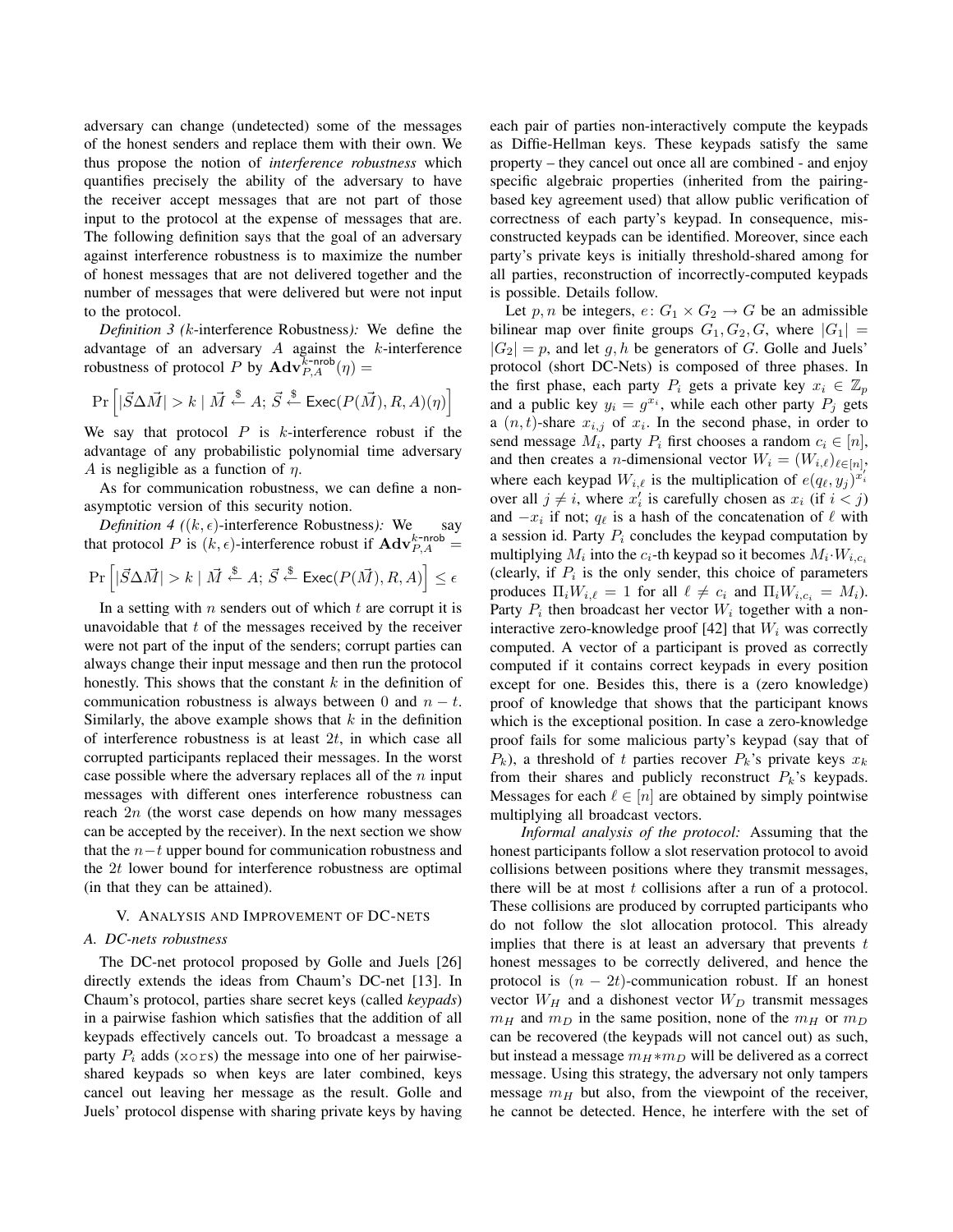received honest messages.

We actually show that short DC-nets is n-2tcommunication robust and 3t-interference robust.

*Theorem 5.1:* Short DC-Nets is  $n - 2t$ -communication and 3t-interference robust.

A proof of the above theorem, using a fixed execution model for the protocol that is specified in pWHILE, can be found in Appendix C. A full description of the protocol in pWHILE and cryptographic assumptions used in the proof for the non-interactive proof of knowledge schemes can be found in Appendix A and B.

#### *B. Strong Golle-Juels: improving interference robustness*

One weakness of the Golle-Juels protocol (Section V-A) is that a malicious sender can tamper with the message sent by an honest party in undetectable way: the adversary can simply place a value  $c$  in the slot allocated to some honest party  $P_i$ . The message that is then received on this slot is  $m_i \cdot c$ . In this section we propose a way of improving the interference robustness of the protocol. Essentially, we append to the message a randomized tag such that the above attack can be detected. The scheme that we propose could be useful in other contexts and we describe it next.

#### *C. Obliviously non-malleable randomized tagging schemes*

We define a randomized tagging scheme as a scheme (tag, ver) given by a randomized algorithm tag for tagging and a deterministic verification algorithm ver. It is required that if  $t \stackrel{\$}{\leftarrow} \text{tag}(m)$  then  $\text{ver}(m, t) = 1$ . Informally, the desired security property from a tagging scheme is a form of non-malleability. An adversary that can tamper with a message-tag pair  $(m, t)$  in some predefined ways cannot create a new valid message-tag pair  $(m', t')$  without knowing the (freshly computed) tag  $t$ . To present the notion that we need for this paper we introduce a bit of notation. We write  $\langle m, t \rangle$  for a reversible encoding of a message-tag pair as a group element in some group  $(G, \cdot)$ . By abuse of notation, for a group element q we write  $\text{ver}(q)$  for the result of decoding g as a pair  $(m, t)$  and then applying the verification algorithm ver to this pair.

We then require that the quantity:

$$
\Pr\left[\text{ver}(c \cdot \langle m, t \rangle) = 1 \mid (m, c) \stackrel{\$}{\leftarrow} A; t \stackrel{\$}{\leftarrow} \text{tag}(m)\right]
$$

is negligible in the security parameter, for any probabilistic polynomial time adversary A. The probability is over the coins of the adversary and over the coins used in tag and in the above we require  $c \neq 1$  (since otherwise the adversary would trivially win). Informally, a tagging scheme that satisfies the above definitions ensures that an adversary who is only allowed to multiply a value  $c$  to an encoding of some message  $m$  together with a randomized tag  $t$ , only succeeds in producing a new valid encoding  $\langle m', t'\rangle$  with negligible probability.

*Constructions:* A simple construction of a tagging scheme as above uses a hash function H and is as follows. To tag a message  $m$ , the algorithm tag selects a random string r of length  $\eta$  ( $\eta$  is some security parameter) and returns  $r||H(m||r)$ . To verify that a tag  $c = r||h$  is valid for message m the ver algorithm checks that  $h = H(r||m)$ and accepts if this is the case, and rejects otherwise. It can be easily shown that in the random oracle model that the tagging scheme defined above is secure according to our definition. An alternative construction could possibly be based on the non-malleable functions recently introduced by Boldyreva et al [6].

#### *D. Our strengthening of the Golle-Juels protocol*

Our version of the Golle and Juels protocol replaces the messages sent by parties with their tagged versions.

The transformation affects the phases of transmission when messages are multiplied with the padding. In the transmission phase now messages are concatenated with a fresh value  $x$  and a hash of the message concatenated with the fresh value:

$$
v_i[\ell] := (M_i||x||H(M_i||x)) \cdot w_i[\ell]
$$

where  $v_i[\ell]$  is the vector position where the message  $M_i$  should be transmitted. The message is concatenated with  $x$  and a tag and then multiplied by the padding of the protocol. The transformation also requires that the transmission and reconstruction phases are implemented by simultaneous broadcasting [27] (in contrast to the original protocol where we only need broadcasting). The property is that if the adversary does not know the fresh value  $x$  before receiving all messages, then only with negligible probability he will be able to generate by collisions a message satisfying the expected format.

Once all vectors are considered valid, and multiplication of all vectors is done, there is a further phase where validity of messages is verified. If a message does not fit with the format described above, then the message is dropped as invalid (in our definition of protocol, this means that the message is not included in multiset  $S$ ).

*Theorem 5.2:* The Strong Golle-Juels protocol is  $n - 2t$ communication robust and 2t-interference robust.

## VI. ANALYSIS OF TOR, CROWDS, AND MIX-NETS

#### *A. Tor robustness*

Tor implements *The Onion Routing* protocol to prevent an end-point user from being traffic analyzed [18]. A Tor network contains a number of *Onion Routers*. An end-point user anonymizes its communication with certain destinations by building a path among these routers. Along the path, each router is only aware of its predecessor and successor, therefore the origination of the communication is protected under certain limited local passive adversary. We present the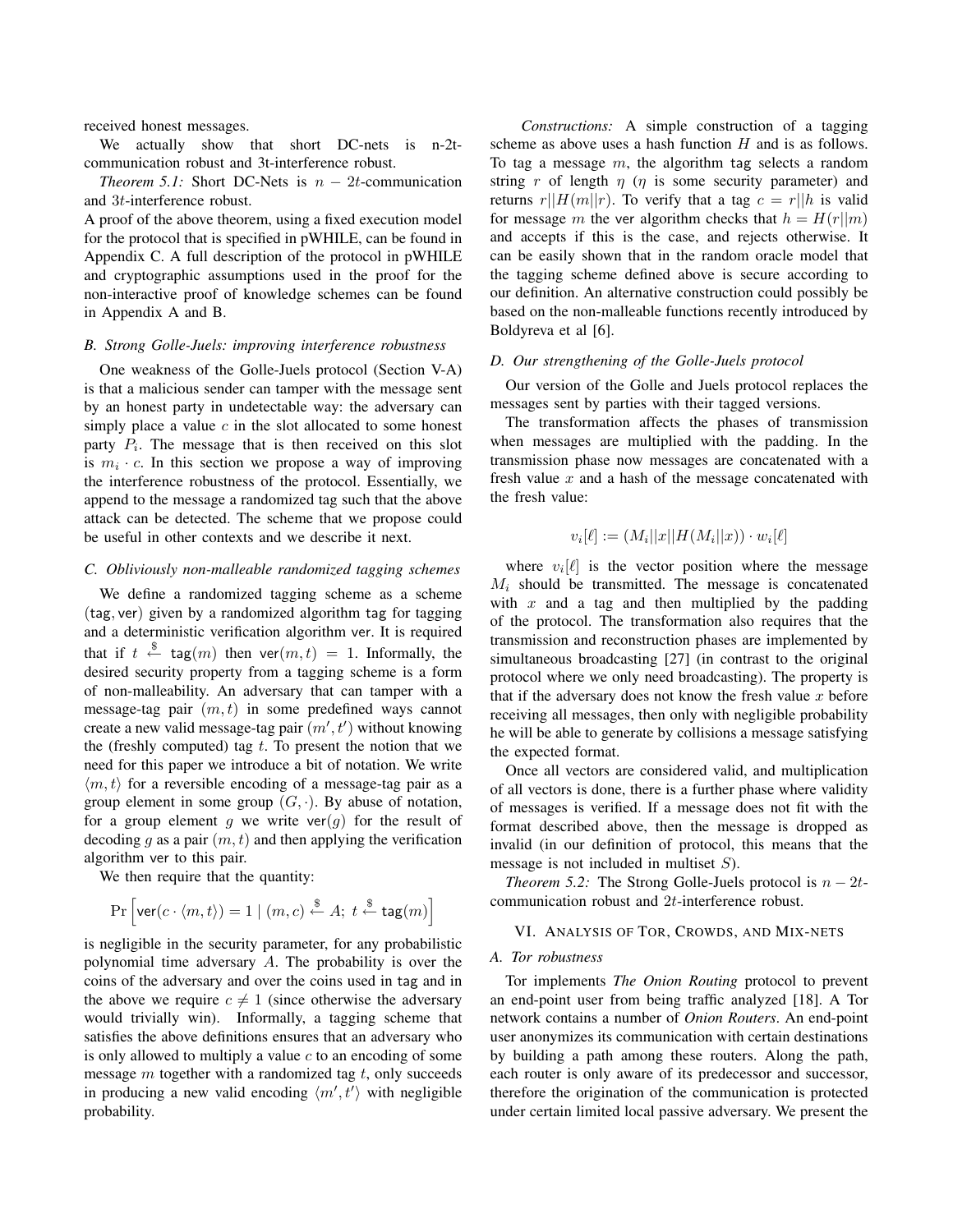essential of the Tor implementation and an adversarial model for the analysis of its robustness.

A Tor network contains the following components:

- 1) *m* Onion Routers:  $OR_1, OR_2, \ldots, OR_m$ ;
- 2) Each router owns a pair of keys  $(PK_1, SK_1)$  for public-key encryption.  $PK_1$  is public and  $SK_1$  is private;
- 3) The communication channel between each router and between routers and originators is encrypted via TLS (Transport Layer Security Protocol).

A communication over Tor network can be divided into two phases: the path (circuit) setup phase and the message transmission phase.

- 1) On the setup phase, the originator, say Alice, will first create a path containing a single router. Alice selects one of the router  $OR_{i1}$  (possibly random), sends  $OR_{i1}$ a  $\{CREATE\}$  message, and uses  $OR_{i1}$ 's public key to exchange a fresh symmetric encryption key  $K_{i1}$ between Alice and  $OR_{i1}$ . Meanwhile, the router will create a fresh ID to record this path;
- 2) Suppose now Alice has established a path with  $k$ routers  $OR_{i1}, \ldots, OR_{ik}$ , and it shares symmetric encryption keys separately with each router. It now can extend the path to  $k + 1$  routers by sending a relay message  $\{EXTEND, OR_{i(k+1)}\}$  to the last router  $OR_{ik}$  in the path. This message will be encrypted with keys shared by Alice and each router in a reverse order according to the path, like an onion. Each router will rip off one layer of encryption when the message is being relayed. Thus only the last router  $OR_{ik}$  in the path can actually see the content of the message and extends the path to  $OR_{i(k+1)}$ ;
- 3) Finally, when the path is ready, Alice can relay any message to a receiver through the path. Since each relayed messages will be encrypted and decrypted along the path, only the last router can see the real destination of the message;

We also make some reasonable assumptions for proving robustness in this setting:

- 1) There are  $n$  users. Each user wants to send one message to a given destination  $R$ ;
- 2) There is a fix number of onion routers in the network, and  $p (0 \le p \le 1)$  is the fraction of corrupted routers controlled by the adversary;
- 3) Each user selects new router by uniformly random choice, and each path will contain  $l$  routers;
- 4) The adversary fully controls corrupted routers and corrupted users;

An obvious observation is that there must be no corrupted router in the path, in order to faithfully deliver the originator's message.

*Proposition 6.1:* Assume that there are *n* users for the Tor network, in which  $n - t$  are honest and t are corrupted. It does not satisfy k-communication robustness for any  $k > 0$ ; and it does not satisfy  $\tau$ -interference robustness and  $(\tau, \epsilon)$ interference robustness for any  $\tau > 0$  and  $\epsilon > 0$ .

*Proof:* Since the fraction of corrupted routers is fixed, there exists a constant probability  $c$  such that there is at least one corrupted router in every path established by honest users. Those malicious routers can choose to drop any traffic through them, by which we can break the cryptographic communication robustness with a constant probability.

For the interference robustness and its non-asymptotic version, since corrupted users and corrupted routers can collude to reveal the destination  $R$ , and fill  $R$  with unlimited number of dummy messages. Therefore for any  $\tau > 0$ , we can break the interference robustness with constant probability 1.

We can show a parameterized bound for the nonasymptotic communication robustness.

*Theorem 6.1:* Assume that there are *n* users for the Tor network, in which  $n - t$  are honest and t are corrupted and let  $\phi = (1 - p)^l$ . Then for any  $\alpha \in (0, 1]$ , the Tor network is  $(\alpha \mu, \epsilon)$ -communication robust, where  $\mu = \phi(n - t)$  and  $\epsilon = e^{-\mu \alpha^2/2}.$ 

*Proof:* We give a proof sketch here. We can observe that if a path does not contain a corrupted router, then the message is guaranteed to be delivered. The probability  $\phi$ that a path does not contain a corrupted router is

$$
\phi = (1 - p)^l
$$

Let  $X_i$  be the random variable denoting number of messages delivered for the i-th honest participant. Notice that at least a corrupted router occurs in the path with probability 1− $\phi$ , then  $X_i$  equals to 0, and with probability  $\phi$ ,  $X_i$  equals to 1. Let  $X = \sum_{i=1}^{n-t} X_i$  be the random variable denoting number of messages delivered for all honest participants.

We take the expectation value of  $X$  as the number of honest messages that is expected to be delivered in Tor. Since  $X_1 \ldots X_{n-t}$  are independent (because each choice of either forwarding or delivering is independent for honest routers), we have

$$
\mu = E(X) = E\left(\sum_{i=1}^{n-t} X_i\right) = \sum_{i=1}^{n-t} E(X_i) = \phi(n-t)
$$

To prove  $(k, \epsilon)$ -communication robustness for some k and  $\epsilon$ , we need to bound the probability  $\mathbf{Adv}_{P,A}^{k\text{-crob}} =$ 

$$
\Pr \left[ |\vec{S} \cap \vec{M}| < k \mid \vec{M} \stackrel{\$}{\leftarrow} A; \vec{S} \stackrel{\$}{\leftarrow} \textsf{Exec}(P(\vec{M}), R, A) \right]
$$

to  $\epsilon$ . Observe that random variable X is exactly equal to  $|\vec{S} \cap \vec{M}|$ , then we can apply Chernoff bound to obtain a parametric bound. Assuming that  $\alpha \in (0, 1]$ , we can show that

$$
\Pr\left[X < \alpha\mu\right] < e^{-\mu\alpha^2/2}
$$

Therefore Tor is  $(\alpha \mu, e^{-\mu \alpha^2/2})$ -communication robust.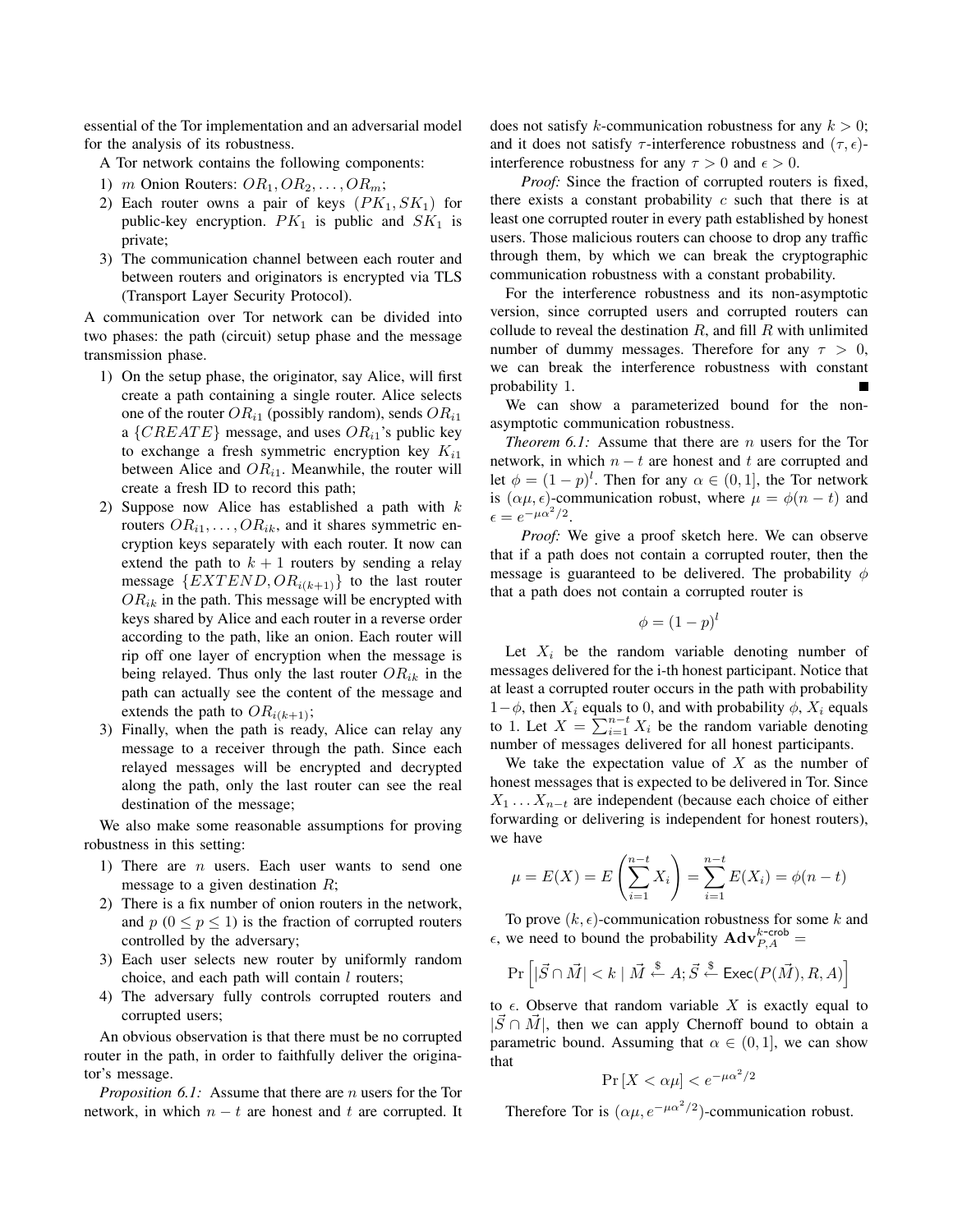As we mentioned before, Borisov et al.[8] have (informally) proposed reliability for anonymous communication which is similar to our definition of communication robustness. They have analyzed the reliability for Tor and Mixnet. However their definition for reliability is ad-hoc for different protocols and different adversarial strategy, whereas our definition is independent from protocols and adversaries being analyzed. For example, the reliability for Tor is based on a specific type of selective Denial-of-Service attack. The adversary who controls a number of routers will refuse to provide relay service if it does not control the first and the last node of the path. The Tor network is reliable (or usable) only when there is no corrupted router in the path, or the first and last node of the path are both corrupted. Reliability does not imply communication robustness in general, since different adversarial strategies (e.g. corrupted routers simply

# dropping any messages passing through it) yields different interpretations of reliability.

## *B. Crowds robustness*

Basically, a Crowd is just a group of users which collectively send messages to a destination not in the group in order to achieve sender anonymity. Given a particular Crowd, we assume that there are n users (called *jondos*) in the crowd; from those,  $t$  are corrupted. It is required that each pair of jondos is connected in the network, and share a key to encrypt traffic between them. A honest jondo behaves as follows when initiating a new message or receiving a forwarded message.

- With probability  $p_f$ , it selects uniformly at random one jondo from all users except the destination, and forwards the message;
- With probability  $1 p_f$ , it submits the message to the destination, a receiver typically outside the Crowd.

We consider a slightly variant of the protocol. First, all users are assumed to send exactly one message.

Second, since the setting of this paper applies to sender anonymous protocols (although, we conjecture its extension to other kinds of anonymity properties is possible), we assume that the destination of all messages is a receiver R. Thus, at the end of an honest run of the protocol, R should receive *n* messages where  $n - t$  are the messages from honest participants.

Third, we assume that  $R$  stops receiving messages from a particular participant after  $R$  has received  $n$  messages from that participant.

In order to disrupt the protocol, the adversary can choose to let a corrupted jondo to drop messages that it receives instead of forwarding them as specified for an honest participant (preventing e.g. that all messages passing by that jondo be delivered). Alternatevely, he can send more than one (dummy) message to R.

*Proposition 6.2:* Assume that there are *n* participant for the Crowds protocol, in which  $n - t$  are honest and t are corrupted. Crowds does not satisfy k-communication robustness for any  $k > 0$ ; and it does not satisfy  $\tau$ interference robustness for any  $\tau < (t+1)n$ .

*Proof:* Since the probability  $p_f$  of forwarding is not dependent on the security parameter, there is a constant probability c that for every path there exists a malicious jondos. Because malicious jondos can choose to drop any honest, therefore this constant probability c also account for no honest message is delivered, by which we can break the cryptographic communication robustness and interference robustness with a constant probability.

We show here a parameterized bound for the non-asymptotic communication robustness and interference robustness.

*Theorem 6.2:* Assume that there are *n* participant for the Crowds protocol, in which  $n - t$  are honest and t are corrupted and let  $\rho$  be  $\frac{n(1-p_f)}{n-p_f(n-t)}$ . Then for any  $\alpha \in (0,1]$ , the Crowds protocol is  $(\alpha \mu, \epsilon)$ -communication robust, where  $\mu = \rho(n - t)$ , and  $\epsilon = e^{-\mu \alpha^2/2}$ .

*Proof idea.* The proof of this theorem is similar to the proof of Theorem 6.1. We can observe that if a path (initiated by a honest jondo) does not contain a corrupted jondo, then the message is guaranteed to be delivered. Let  $p_l$  be the probability that a corrupted jondo does not occur at the first l positions in the path, but occurs at the  $l+1$  position. Then

$$
p_l = \left(p_f \cdot \frac{n-t}{n}\right)^{(l-1)} \cdot \left(p_f \cdot \frac{t}{n}\right)
$$

where  $(p_f \cdot \frac{n-t}{n})$  is the probability to forward to a honest jondo, and  $(p_f \cdot \frac{t}{n})$  is the probability to forward to a corrupted jondo. Then the probability  $\rho$  that no corrupted jondo will occur in the path is

$$
\rho = 1 - \sum_{i=1}^{\infty} p_i = \frac{n(1 - p_f)}{n - p_f(n - t)}
$$

And the choice of the path are independent for each user. Therefore Crowds is  $(\alpha\mu, \epsilon)$ -communication robust.

*Theorem 6.3:* Assume that there are *n* participant for the Crowds protocol, in which  $n - t$  are honest and t are corrupted. Let  $\rho$  be  $\frac{n(1-p_f)}{n-p_f(n-t)}$ . Then for any  $\alpha \in (0,1]$ , the Crowds protocol is  $((t + 1)n - \alpha \mu, \epsilon)$ -interference robust, where  $\mu = \rho(n - t)$ , and  $\epsilon = e^{-\mu \alpha^2/2}$ .

*Proof:* We can observe that the only ways that the corrupted participants can influence the interference are preventing honest messages from being delivered, and sending dummy messages to the receiver  $R$ . Therefore, in the worst case, the final set of message  $\vec{S}$  received by R contains only dummy messages sent by corrupted participants and delivered by honest messages. We have that

$$
|\vec{S}\Delta \vec{M}| = (|\vec{S}| - |\vec{S} \cap \vec{M}|) + (|\vec{M}| - |\vec{S} \cap \vec{M}|)
$$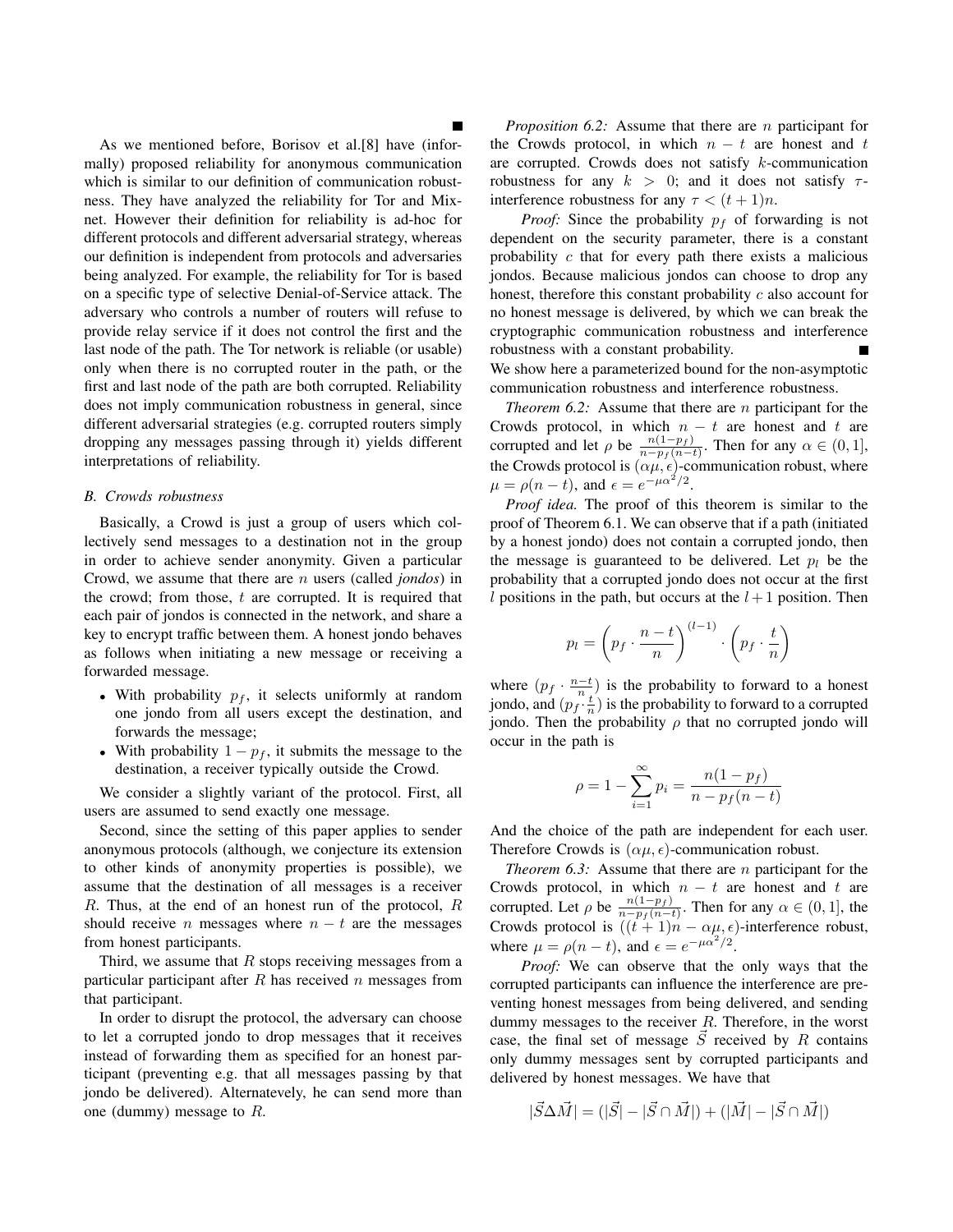The quantity  $(|\vec{S}| - |\vec{S} \cap \vec{M}|)$  is the number of dummy messages sent by corrupted participants. It is bounded by  $t \cdot n$ , since R only accepts n messages from each participants. Thus, we have

$$
|\vec{S}\Delta\vec{M}| = t \cdot n + n - |\vec{S} \cap \vec{M}|
$$

We can now apply the inequality we obtained from the proof of communication robustness of Crowds protocol, such that

$$
\Pr\left[|\vec{S}\Delta\vec{M}| > (t+1)n - \alpha\mu\right]
$$
\n
$$
= \Pr\left[(t+1)n - |\vec{S}\cap\vec{M}| > (t+1)n - \alpha\mu\right]
$$
\n
$$
= \Pr\left[|\vec{S}\cap\vec{M}| < \alpha\mu\right]
$$
\n
$$
\leq e^{-\mu\alpha^2/2}
$$

Therefore, the Crowds protocol satisfies  $((t + 1)n - \alpha \mu, \epsilon)$ interference robustness.

## *C. Mix-nets robustness*

A mix-net is a protocol in which messages (say, emails) traverse several routers (or mixers) and, in the process, are shuffled or "mixed" with other messages with the intention that the relation to the original sender be lost. Since Chaum's seminal paper [12], research in the area has been extensive, from concrete mix-net proposals (see [39], [1], [31], [35], [22] among many others) to very practical protocols based on mix-nets (e.g. [47], [33], [14], [18] and references therein).

Mix-nets can be used to provide anonymous broadcast channels as follows:

- 1) On the setup phase, all parties set up a threshold encryption scheme [15] with public key  $y_e$ .
- 2) To send a message  $M_i$ , each party  $P_i$  encrypts it under key  $y_e$  and broadcasts it. From now on, each party (sender) acts as a mixer. Once all parties have submitted their encrypted input, the first mixer starts the mix-net.
- 3) In sequence, each mixer takes a vector of encrypted values, permutates it according to a random permutation and re-encrypts them using key  $y_e$  again in order to unlink the input vector to the output vector of encrypted values. Each mixer publicly proves the correctness of her mix by producing a valid Zero-Knowledge Proof of Knowledge proof (e.g. using [22]), i.e. each mixer must exhibit a *proof of correct shuffle* to prove with overwhelming probability that no messages were added or modified.
- 4) The last mixer broadcasts a vector of encrypted values  $C = (C_i)_{i \in [n]}$ . Then, all parties threshold decrypt (as many times as number of mixers) each ciphertext  $C_i$ obtaining values  $M_i^*$ 's which are broadcast.

This protocol, which we call Mix-net-AC, was suggested by Part et al. [37]. It tolerates a minority of corrupted mixers. As we show below, optimal robustness can be achieved using the proofs by Park et al., although more efficient proofs of shuffle can be used, for example, those proposed by Neff [35] and Furukawa and Sako [22].

*Theorem 6.4:* Assuming the existence of authenticated channels and at least  $n - t$  honest mixers (where  $t < \frac{n}{2}$ ), Mix-net-AC satisfies  $n-t$  communication robustness, where there are  $n - t$  honest participants and t corrupted participants. Furthermore, under the same hypotheses, Mix-net-AC satisfies 2t-interference robustness.

Notice that the claim of the theorem is correct independently of the network topology since we assume that participants use authenticated broadcast channels to send messages (see [5] for an example of such a protocol in the context of wireless networks.)

*Proof idea*. From the hypothesis on the existence of authenticated channels, we have that corrupted participants do not have the ability to influence the communication between honest participants and the servers. Hence at least  $n - t$  messages are assured to be delivered. Furthermore, the soundness property of the Zero-Knowledge Proof of Knowledge proof [25] of correct mixing guarantees that dishonest mixers cannot tamper with honest messages except with negligible probability.

An alternative construction that achieves the same level of robustness was proposed by Jakobsson and Juels in [29], where a definition of robustness of Mix-nets is also given. Robustness in their definition requires that if only a small group of mixers is corrupted, then all the honest messages are guaranteed to be delivered. Actually we can restate this theorem with our definition of robustness.

*Theorem 6.5:* Assuming that only minority of mixers are corrupted, and there is  $n - t$  honest participants and t corrupted participants, the mix-net protocol in [29] achieves  $n-t$  communication robustness, and 2t-interference robustness.

#### VII. CONCLUSION

We have proposed two notions of robustness that are applicable to the case of anonymity protocols: communication robustness and interference robustness. These notions, suitable for provable cryptography, are also defined in a quantitative way, suitable for proving purely probabilistic protocols such as Crowds. As a proof of concept, we have compared and shown correctness, for the different notions of robustness, for three well-established anonymity protocols: Crowds, short DC-nets, and a Mix-net-based protocol (Mixnet-AC). From the three protocols analyzed, Mix-net-AC has optimal robustness but under the assumption that a majority of participants remains honest. Under the same assumption, but improving in efficiency (less number of rounds than Mix-net-AC), short DC-nets, proposed by Golle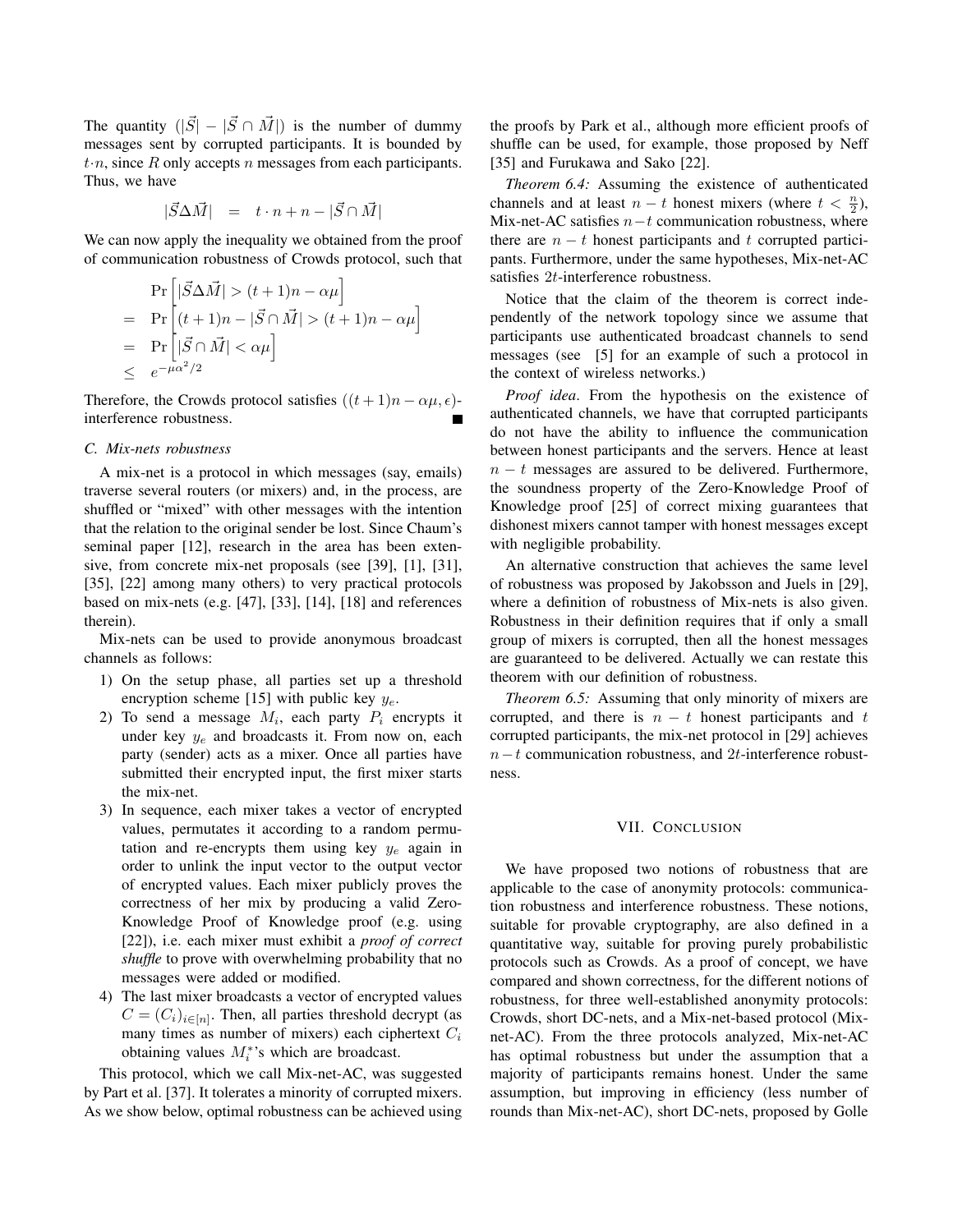and Juels, is the protocol that excels next.<sup>2</sup> We have also defined the necessary conditions to obtain optimal interference robustness in short DC-nets (in the modified protocol, the first phase using a broadcasting protocol is replaced by simultaneous broadcasting, thus showing that optimal interference-robustness has a cost in terms of efficiency). One open question we also leave for future work is whether it is possible to exhibit a general construction transforming any protocol that has a weak interference robustness into a protocol that is optimally interference robust.

ACKNOWLEDGMENTS: This work was partially supported by STIC-AmSud FMCrypto Project, French ANR SESUR-012, SCALP, Spanish project TIN2009-14599 DESAFIOS 10, Madrid Regional project S2009TIC-1465 PROMETI-DOS, CONICYT via Fondecyt 1070332, and eCrypt-2 Network of Excellence.

#### **REFERENCES**

- [1] M. Abe. Universally verifiable mix-net with verification work indendent of the number of mix-servers. In *EUROCRYPT*, pages 437–447, 1998.
- [2] M. Backes and D. Unruh. Computational soundness of symbolic zero-knowledge proofs against active attackers. In *IEEE Computer Security Foundations Symposium, CSF 2008*.
- [3] G. Barthe, B. Grégoire, and S. Zanella. Formal certification of code-based cryptographic proofs. In *36th symposium Principles of Programming Languages*, 2009.
- [4] M. Bellare and P. Rogaway. The security of triple encryption and a framework for code-based game-playing proofs. In *EUROCRYPT 2006*. Springer, 2006.
- [5] M. Blaze, J. Ioannidis, A. D. Keromytis, T. Malkin, and A. D. Rubin. War: Wireless anonymous routing. In B. Christianson, B. Crispo, J. A. Malcolm, and M. Roe, editors, *Security Protocols Workshop*, volume 3364 of *Lecture Notes in Computer Science*, pages 218–232. Springer, 2003.
- [6] A. Boldyreva, D. Cash, M. Fischlin, and B. Warinschi. Foundations of non-malleable hash and one-way functions. In *ASIACRYPT*, pages 524–541, 2009.
- [7] D. Boneh and P. Golle. Almost entirely correct mixing with applications to voting. In V. Atluri, editor, *ACM Conference on Computer and Communications Security*, pages 68–77. ACM, 2002.
- [8] N. Borisov, G. Danezis, P. Mittal, and P. Tabriz. Denial of service or denial of security? In *Proceedings of the 14th ACM conference on Computer and communications security*, page 102. ACM, 2007.
- [9] C. Cachin and J. Camenisch, editors. *Advances in Cryptology - EUROCRYPT 2004, International Conference on the Theory and Applications of Cryptographic Techniques, Interlaken, Switzerland, May 2-6, 2004, Proceedings*, volume 3027 of *Lecture Notes in Computer Science*. Springer, 2004.
- [10] C. Cachin, K. Kursawe, F. Petzold, and V. Shoup. Secure and efficient asynchronous broadcast protocols. In *Advances in Cryptology – CRYPTO ' 2001*, volume 2139 of *LNCS*, pages 524–541. Springer-Verlag, 2001.

 $2$ In fact, both Mix-nets and DC-nets implicitly assume honest majority as they all require authenticated broadcast channels which – if not provided as a primitive – do require a majority of the communicating parties be honest.

- [11] R. Canetti and T. Rabin. Fast asynchronous Byzantine agreement with optimal resilience (extended abstract). In *Proceedings of the 25th Annual ACM Symposium on the Theory of Computing*, pages 42–51, 1993.
- [12] D. Chaum. Untraceable electronic mail, return addresses, and digital pseudonyms. *Commun. ACM*, 24(2):84–88, 1981.
- [13] D. Chaum. The dining cryptographers problem: Unconditional sender and recipient untraceability. *J. Cryptology*, 1(1):65–75, 1988.
- [14] G. Danezis, R. Dingledine, and N. Mathewson. Mixminion: Design of a type iii anonymous remailer protocol. In *In Proceedings of the 2003 IEEE Symposium on Security and Privacy*, pages 2–15, 2003.
- [15] Y. Desmedt and Y. Frankel. Threshold cryptosystems. In G. Brassard, editor, *Advances in Cryptology—CRYPTO '89*, volume 435 of *Lecture Notes in Computer Science*, pages 307–315. Springer-Verlag, 1990, 20–24 Aug. 1989.
- [16] Y. Desmedt and K. Kurosawa. How to break a practical mix and design a new one. In B. Preneel, editor, *Advances in Cryptology — EUROCRYPT'2000*, volume 1807 of *Lecture Notes in Computer Science*, pages 557–572. Springer–Verlag, 2000.
- [17] C. Díaz, S. Seys, J. Claessens, and B. Preneel. Towards measuring anonymity. In *PET' 02*, 2002.
- [18] R. Dingledine, N. Mathewson, and P. F. Syverson. Tor: The second-generation onion router. In *USENIX Security Symposium*, pages 303–320. USENIX, 2004.
- [19] C. Dwork, D. Peleg, and E. Upfal. Fault tolerance in networks of bounded degree. *SIAM J. Comput.*, 17(5):975–988, 1988.
- [20] P. Feldman and S. Micali. Optimal algorithms for byzantine agreement. In *Proceedings of the 20th Annual ACM Symposium on the Theory of Computing*, 1988.
- [21] C. Fournet and T. Rezk. Cryptographically sound implementations for typed information-flow security. In *35th Annual ACM SIGPLAN-SIGACT Symposium on Principles of Programming Languages (POPL'08)*, pages 323–335, San Francisco, USA, Jan. 2008. ACM Press.
- [22] J. Furukawa and K. Sako. An efficient scheme for proving a shuffle. In J. Kilian, editor, *Advances in Cryptology - CRYPTO 2001, 21st Annual International Cryptology Conference, Santa Barbara, California, USA, August 19-23, 2001, Proceedings*, volume 2139 of *Lecture Notes in Computer Science*, pages 368–387. Springer, 2001.
- [23] R. Gennaro, S. Jarecki, H. Krawczyk, and T. Rabin. Secure distributed key generation for discrete-log based cryptosystems. *J. Cryptol.*, 20(1):51–83, 2007.
- [24] S. Goldwasser and S. Micali. Probabilistic encryption. *Journal of Computer and System Science*, 28:270–299, 1984.
- [25] S. Goldwasser, S. Micali, and C. Rackoff. The knowledge complexity of interactive proof systems. *SIAM J. Comput.*, 18(1):186–208, 1989.
- [26] P. Golle and A. Juels. Dining cryptographers revisited. In Cachin and Camenisch [9], pages 456–473.
- [27] A. Hevia. Universally composable simultaneous broadcast. In R. D. Prisco and M. Yung, editors, *Security and Cryptography for Networks, 5th International Conference, SCN 2006, Maiori, Italy, September 6-8, 2006, Proceedings*, volume 4116 of *Lecture Notes in Computer Science*, pages 18–33. Springer, 2006.
- [28] A. Hevia and D. Micciancio. An indistinguishability-based characterization of anonymous channels. In N. Borisov and I. Goldberg, editors, *Privacy Enhancing Technologies Symposium - Proceedings of PETS'08*, volume 5134 of *Lecture Notes in Computer Science*, pages 24–43, Leuven, Belgium,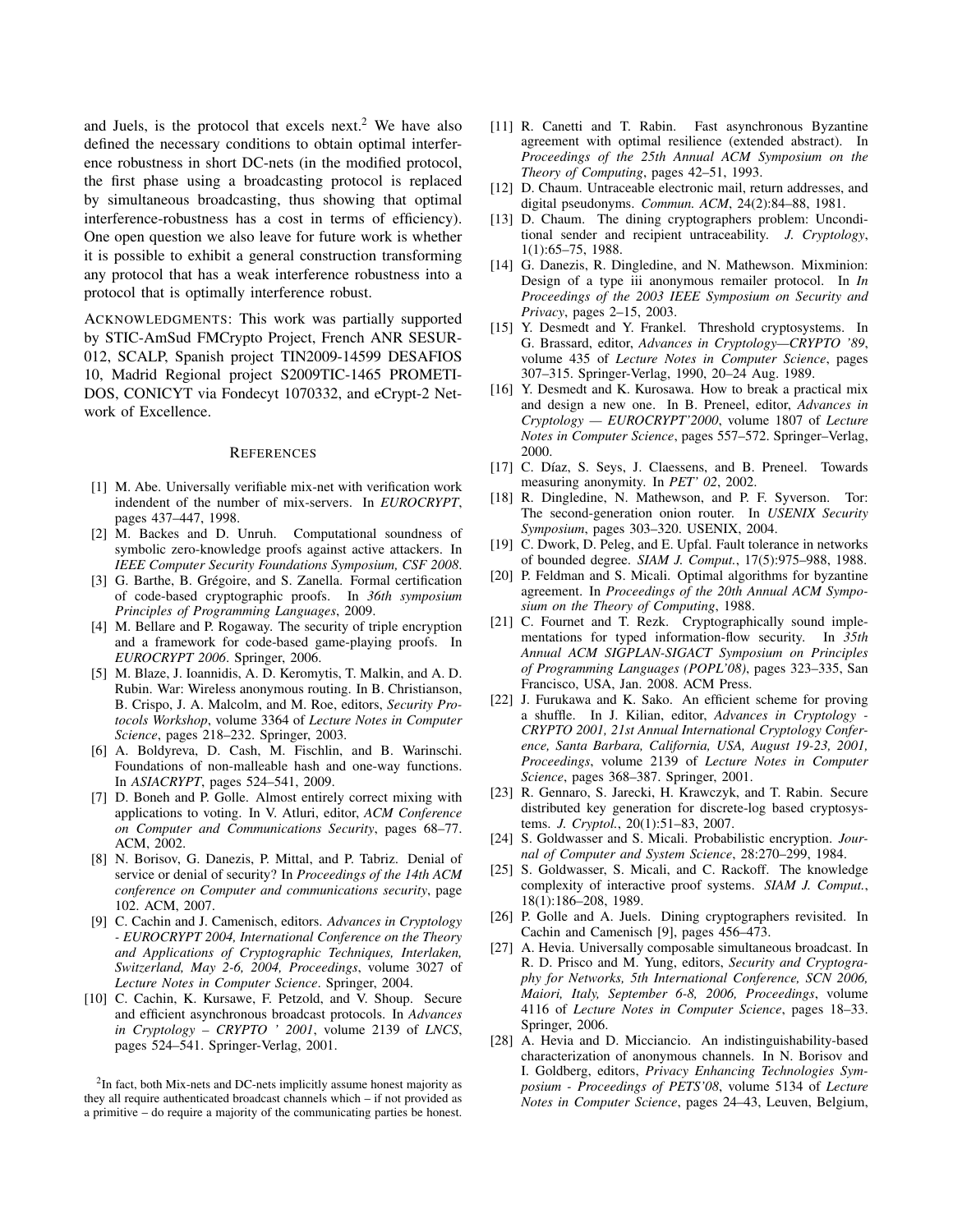July 2008. Springer.

- [29] M. Jakobsson and A. Juels. An optimally robust hybrid mix network. In *PODC '01: Proceedings of the twentieth annual ACM symposium on Principles of distributed computing*, pages 284–292, New York, NY, USA, 2001. ACM.
- [30] M. Jakobsson, A. Juels, and R. L. Rivest. Making mix nets robust for electronic voting by randomized partial checking. In *USENIX Security Symposium*. USENIX, 2002.
- [31] M. Jakobsson, A. Juels, and R. L. Rivest. Making mix nets robust for electronic voting by randomized partial checking. In *Proceedings of the 11th USENIX Security Symposium*, pages 339–353, Berkeley, CA, USA, 2002. USENIX Association.
- [32] M. K. Jan Iwanik, Marek Klonowski. Duo–onions and hydra– onions – failure and adversary resistant onion protocols. In *IFIP TC-6 TC-11 Conference on Communications and Multimedia Security 2004*, pages 1–15. Springer Verlag, 2005.
- [33] D. Kesdogan, J. Egner, and R. Büschkes. Stop-and-go-mixes providing probabilistic anonymity in an open system. In *Proceedings of the Second International Workshop on Information Hiding*, pages 83–98, London, UK, 1998. Springer-Verlag.
- [34] L. Lamport, R. Shostak, and M. Pease. The Byzantine generals problem. *ACM Transactions on Programming Languages and Systems*, 4(3):382–401, July 1982.
- [35] C. A. Neff. A verifiable secret shuffle and its application to e-voting. In *ACM Conference on Computer and Communications Security*, pages 116–125, 2001.
- [36] W. Ogata, K. Kurosawa, K. Sako, and K. Takatani. Fault tolerant anonymous channel. In Y. Han, T. Okamoto, and S. Qing, editors, *Information and communications security: first international conference, ICICS '97, Beijing, China, November 11–13, 1997: proceedings*, volume 1334 of *Lecture Notes in Computer Science*, pages 440–444. Springer-Verlag, 1997.
- [37] C. Park, K. Itoh, and K. Kurosawa. Efficient anonymous channel and all/nothing election scheme. In T. Helleseth, editor, *Advances in Cryptology—EUROCRYPT 93*, volume 765 of *Lecture Notes in Computer Science*, pages 248–259. Springer-Verlag, 1994, 23–27 May 1993.
- [38] T. P. Pedersen. Non-interactive and information-theoretic secure verifiable secret sharing. In J. Feigenbaum, editor, *Advances in Cryptology—CRYPTO '91*, volume 576 of *Lecture Notes in Computer Science*, pages 129–140. Springer-Verlag, 1992, 11–15 Aug. 1991.
- [39] A. Pfitzmann, B. Pfitzmann, and M. Waidner. Isdn-mixes: Untraceable communication with small bandwidth overhead. In W. Effelsberg, H. W. Meuer, and G. Müller, editors, *Kommunikation in Verteilten Systemen*, volume 267 of *Informatik-Fachberichte*, pages 451–463. Springer, 1991.
- [40] B. Pfitzmann. Breaking an efficient anonymous channel. In *EUROCRYPT '94*, volume 950 of *Lecture Notes in Computer Science*, pages 332–340, 1995.
- [41] M. K. Reiter and A. D. Rubin. Crowds: anonymity for web transactions. *ACM Trans. Inf. Syst. Secur.*, 1(1):66–92, November 1998.
- [42] A. D. Santis, S. Micali, and G. Persiano. Non-interactive zeroknowledge proof systems. In C. Pomerance, editor, *CRYPTO*, volume 293 of *Lecture Notes in Computer Science*, pages 52– 72. Springer, 1987.
- [43] A. Serjantov and G. Danezis. Towards an information theoretic metric for anonymity. In R. Dingledine and P. Syverson, editors, *Proceedings of Privacy Enhancing Technologies Workshop – PET ' 02*, volume 2482 of *Lecture Notes in Computer Science*. Springer-Verlag, April 2002.
- [44] C. E. Shannon. A mathematical theory of communication. *Bell Sys. Tech. J.*, 27:623–656, 1948.
- [45] V. Shoup. Sequences of games: a tool for taming complexity in security proofs. cryptology eprint archive, report 2004/332, 2004.
- [46] F. Stajano and R. J. Anderson. The cocaine auction protocol: On the power of anonymous broadcast. In A. Pfitzmann, editor, *Information Hiding*, volume 1768 of *Lecture Notes in Computer Science*, pages 434–447. Springer, 1999.
- [47] B. Timmerman. A security model for dynamic adaptive traffic masking. In *NSPW '97: Proceedings of the 1997 workshop on New security paradigms*, pages 107–116, New York, NY, USA, 1997. ACM.
- [48] D. Wikström. A universally composable mix-net. In M. Naor, editor, *TCC*, volume 2951 of *Lecture Notes in Computer Science*, pages 317–335. Springer, 2004.
- [49] A. C. Yao. Protocols for secure computations. In *SFCS '82: Proceedings of the 23rd Annual Symposium on Foundations of Computer Science*, pages 160–164, Washington, DC, USA, 1982. IEEE Computer Society.
- [50] L. Zhuang, F. Zhou, B. Y. Zhao, and A. I. T. Rowstron. Cashmere: Resilient anonymous routing. In *NSDI'05: Proceedings of the 2nd conference on Symposium on Networked Systems Design & Implementation*, pages 301–314. USENIX Association, 2005.

#### APPENDIX A.

## GOLLE-JUELS SHORT DC-NET PROTOCOL

In this section, we fully specify Golle-Juels DC-net protocol using the language pWHILE. This protocol consists of at most  $5$  stages: an initialization stage  $I$ , transmission stage Tr, reception stage Col, computation stage Comp, and an optional reconstruction stage Rec. Let  $k, \tau \in \mathbb{N}$ ,  $\tau > 1$ , be parameters and  $[n]$  denote the set  $\{1, \ldots, n\}$ . For simplicity of the description, we assume the following programs (commands) are available. See [26] and references therein for their implementation.

- 1) setupParam $(k)$ : on input the security parameter k, creates system parameters, namely the admissible pairing e, descriptions of groups  $G_1, G_2, G$ , generators g, h of group G, and a hash function  $H: \{0,1\}^* \to G_1$ .
- 2) polynomialInterp $(a_1, \ldots, a_n)$ : returns  $f(0)$  where  $f(x)$  is unique t-degree polynomial such that  $f(i) =$  $a_i$  for  $i \in [n]$ .
- 3) LagrangeCoef $(X, s)$ : returns the Lagrange coefficients used for threshold cryptography.
- 4) broadcast $(d)$ : initiates a (reliable) broadcast protocol to transmit d.
- 5) receive(): returns the value delivered by a (reliable) broadcast protocol initiated with broadcast $(\cdot)$ .
- 6) element $(X)$ : returns the lexicographically smallest element from set X.

Furthermore, during initialization phase, we assume the availability of a trusted third party  $T \notin \{P_1, \ldots, P_n\}$  to privately compute all secret shares, all values  $c_i = \pi(i)$  where  $\pi$  is randomly chosen secret permutation (i.e. to implement slot allocation [26]). The assumption on  $T$  can be removed by instantiating the protocol to  $n$  sequential executions of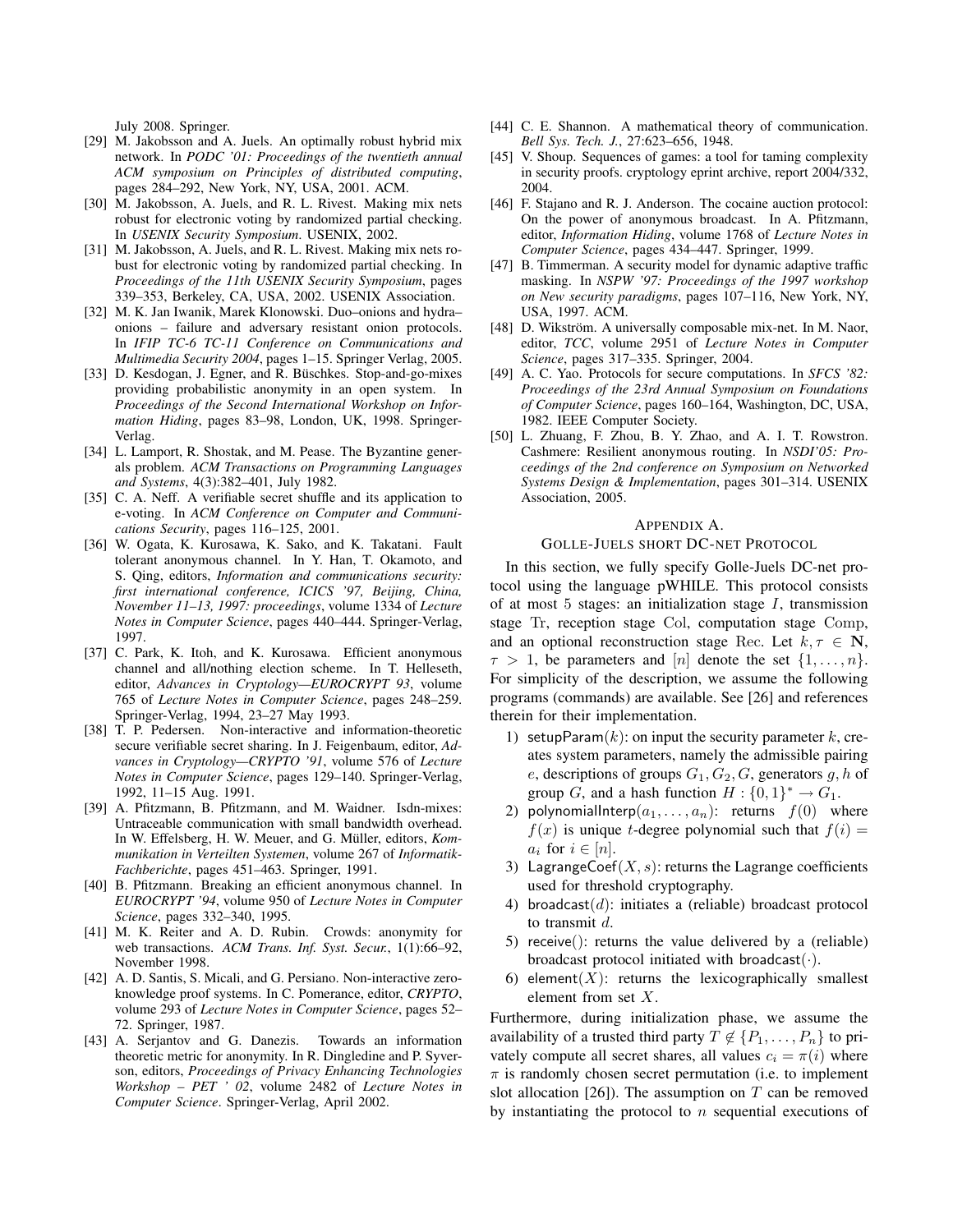the distributed protocol in [23], and using secure function evaluation [49] to compute the slots  $c_1, \ldots, c_n$ <sup>3</sup> GOLLE-JUELS PROTOCOL:

$$
GJ(M) = \n\begin{array}{ll}\nI; \text{Tr}_1(M_1); \ldots; \text{Tr}_n(M_n); \\
\text{Col}_1; \ldots; \text{Col}_n; \\
\text{Tree}_1; \ldots; \text{Tree}_n; \text{Rec}_1; \ldots; \text{Rec}_n; \\
\text{Comp}_1; \ldots; \text{Comp}_n;\n\end{array}
$$

 $\text{INITIALIZATION PHASE:}\ \ I = \ \ g,h,e,G_1,G_2,G,H := \mathsf{setupParam}(k);$  $\pi \stackrel{\$}{\leftarrow} \{p : p \text{ is a permutation on } \{1, \ldots, n\} \};$  $i := 0;$ while  $i \leq n$  do { while  $j \leq n$  do  ${x_{i,j}} \stackrel{\$}{\leftarrow} \{1,\ldots,|G_2|\}; y_{i,j} := g^{x_{i,j}};$  $x_i \stackrel{\$}{\leftarrow}$  polynomialInterp $(x_{1,i},\ldots,x_{n,i});$  $y_i := g^{x_i}; c_i := \pi(i);$  $s := 0; \sigma := K;$ TRANSMISSION PHASE:  $\text{Tr}_{i}$  =  $\ell := 1; r := 0;$ while  $\ell \leq \tau$  do {  $q_{\ell} := H(s||\ell);$ if  $i = 1$  then  $j := 2$  else  $j := 1; w_i[\ell] := 1;$ while  $j \leq n$  do { if  $i < j$  then  $w_i[\ell] := w_i[\ell] \cdot e(q_\ell, y_j)^{x_i}$ else  $w_i[\ell] := w_i[\ell] \cdot e(q_\ell, y_j)^{-x_i}$  $j := j + 1$ ; if  $j = i$  then  $j := j + 1$ ; }  $r_i[\ell] \stackrel{\$}{\leftarrow} \mathbb{Z}_p; r := r + r_i[\ell];$ if  $\ell = c_i$ then  $v_i[\ell] := M_i \cdot w_i[\ell]; d_i[\ell] := g \cdot h^{r_i[\ell]}$ else  $v_i[\ell] := w_i[\ell]; d_i[\ell] := h^{r_i[\ell]};$  $\sigma_i[\ell] \overset{\$}{\leftarrow} P_{\text{gen}}^1(x_i, r_i[\ell]; v_i[\ell], \vec{y}, q_\ell, d_i[\ell], g, h);$  $\ell := \ell + 1; \}$  $\mu_i \overset{\$}{\leftarrow} P_{\text{gen}}^2(r; d_i[1], \ldots, d_i[n], g, h);$ 

broadcast $(v_i, d_i, \sigma_i, \mu_i);$ 

## RECEPTION PHASE:

$$
\label{eq:col} \begin{array}{ll} \mathrm{Col}_i \doteq & (v_1,d_1,\sigma_1,\mu_1),\ldots,(v_n,d_n,\sigma_n,\mu_n) := \mathrm{receive}();\\ & j:=1;\Delta:=\emptyset;\\ & \text{while } j\leq n \text{ do }\{ \\ & \alpha_j:=V^2(\mu_j,:d_j[1],\ldots,d_j[\tau],g,h); \ell:=1;\\ & \text{while } \ell\leq \tau \text{ do }\{ \\ & \beta_j[\ell]:=V^1(\sigma_j[\ell],v_j[\ell],\vec{y},d_j[\ell],q_\ell,g,h);\\ & \text{if } \alpha_j=0 \text{ or } \beta_j[\ell]=0 \text{ then }\Delta:=\Delta\cup\{j\};\\ & l:=l+1\} \\ & j:=j+1 \} \end{array}
$$

RECONSTRUCTION PHASE:

$$
\begin{array}{rl} \mathrm{Rec}_i \doteq & \Delta' := \Delta;\\ & \text{while } \Delta \neq \emptyset \text{ do } \{ \\ & j := \mathsf{element}(\Delta); \Delta := \Delta \setminus \{j\}; \ell := 1;\\ & \text{while } \ell \leq \tau \text{ do } \{ \\ & \Delta_{j,i}[\ell] := q_\ell^{x_j,i}; \text{broadcast}(\Delta_{j,i}[\ell]);\\ & \ell := \ell+1; \} \end{array}
$$

<sup>3</sup>We chose to perform slot allocation using (possibly inefficient) multiparty computation techniques as it is arguably the simplest scenario under which Golle-Juels' interference and communication robustness can be analyzed. Alternative (or none) slot reservation mechanisms [26] could also be used, which clearly yields protocols with different values for interference/communication robustness.

$$
\begin{array}{ll} \mathbf{TRec}_i = & \Delta' := \Delta; \\ & \mathcal{B} := \{1, \ldots, n\} \setminus \Delta'; \Gamma := \mathcal{B}; \\ & \text{while } \Delta \neq \emptyset \text{ do } \{ \\ & j := \text{element}(\Delta); \Delta := \Delta \setminus \{j\}; \ell := 1; \\ & \text{while } \ell \leq \tau \text{ do } \{ \\ & \Delta_{j,1}[\ell], \ldots, \Delta_{j,n}[\ell] := \text{receive}(); \\ & \mathcal{B} := \Gamma; \\ & \text{while } \mathcal{B} \neq \emptyset \text{ do } \{ \\ & j' := \text{element}(\mathcal{B}); \mathcal{B} := \mathcal{B} \setminus \{j'\}; \\ & \text{if } e(\Delta_{j,j'}[\ell], g) \neq e(y_{j,j'}, q_\ell) \text{ then } \Gamma := \Gamma \setminus \{j'\}; \} \\ & \ell := \ell + 1; \} \\ & \text{if } |\Gamma| < m - n \text{ then abort}; \\ & \lambda_1, \ldots, \lambda_n := \text{LagrangeCoeff}(\Gamma, m - n); \Delta := \Delta'; \\ & \text{while } \Delta \neq \emptyset \text{ do } \{ \\ & j := \text{element}(\Delta); \Delta := \Delta \setminus \{j\}; \ell := 1; \\ & \text{while } \ell \leq \tau \text{ do } \{ \\ & j' := \text{element}(\Gamma); \Gamma := \Gamma \setminus \{j'\}; \\ & \mathcal{I}'_j[\ell] := \mathcal{I}'_j[\ell] \cdot \lambda_{j'} \cdot \Delta_{j,j'}[\ell]; \\ & v_j := 1; \text{if } j = 1 \text{ then } u := 2 \text{ else } u := 1; \\ & \text{while } u \leq n \text{ do } \{ \\ & \text{if } j < u \\ & \text{then } v_j[\ell] := v_j[\ell] \cdot e(z'_j[\ell], y_u) - 1; \\ & u := u + 1; \text{if } u = j \text{ then } u := u + 1; \\ & \ell := \ell + 1; \} \end{array}
$$

MESSAGE COMPUTATION PHASE:

$$
\begin{array}{ll}\n\text{Comp}_i = & \ell := 1; \\
& \text{while } \ell \leq \tau \text{ do } \{ \\
& j := 1; \\
& \text{while } j \leq n \text{ do } \{ \\
& s_i[\ell] := s_i[\ell] \cdot v_j[\ell]; j := j + 1; \} \\
& \ell := \ell + 1; \n\end{array}
$$

## APPENDIX B.

## ZERO KNOWLEDGE PROOF OF KNOWLEDGE

The following description is adapted from [2]. Let  $\eta \in \mathbb{N}$ be a security parameter, and  $p_1, \ldots, p_5$  fixed polynomials. We define an input domain  $D_{in} = \{0, 1\}^{\eta}$ , a common reference string domain  $D_{\text{crs}} = \{0, 1\}^{p_1(\eta)}$ , a witness domain  $D_{\text{wit}} = \{0, 1\}^{p_2(\eta)}$ , a proof domain  $D_{\text{pf}} = \{0, 1\}^{p_3(\eta)}$ , a simulation trapdoor domain  $D_{\text{sim}} = \{0, 1\}^{p_4(\eta)}$ , and an extraction trapdoor domain  $D_{ext} = \{0, 1\}^{p_5(\eta)}$ .

*Definition 5 (Non-Interactive Zero-Knowledge, aka NIZK):* A NIZK proof system (or protocol) consists of a tuple  $\mathcal{P} = (R, K, P_{\text{gen}}, V, S, E)$  where

- The NP relation  $R(x, w)$  ranges over  $D_{\text{in}} \times D_{\text{wit}}$ . We say w is a *witness of membership* of x.
- The *common reference string (CRS) generator* program  $K$  is a randomized program which takes as input the security parameter  $\eta$  (written in unary) and outputs a string  $\sigma \in D_{\text{crs}}$ , called the common reference string (or CRS).
- The *proof generating* program  $P_{\text{gen}}$  is a randomized program which takes a CRS  $\sigma$ , an input  $x \in D_{\text{in}}$ , and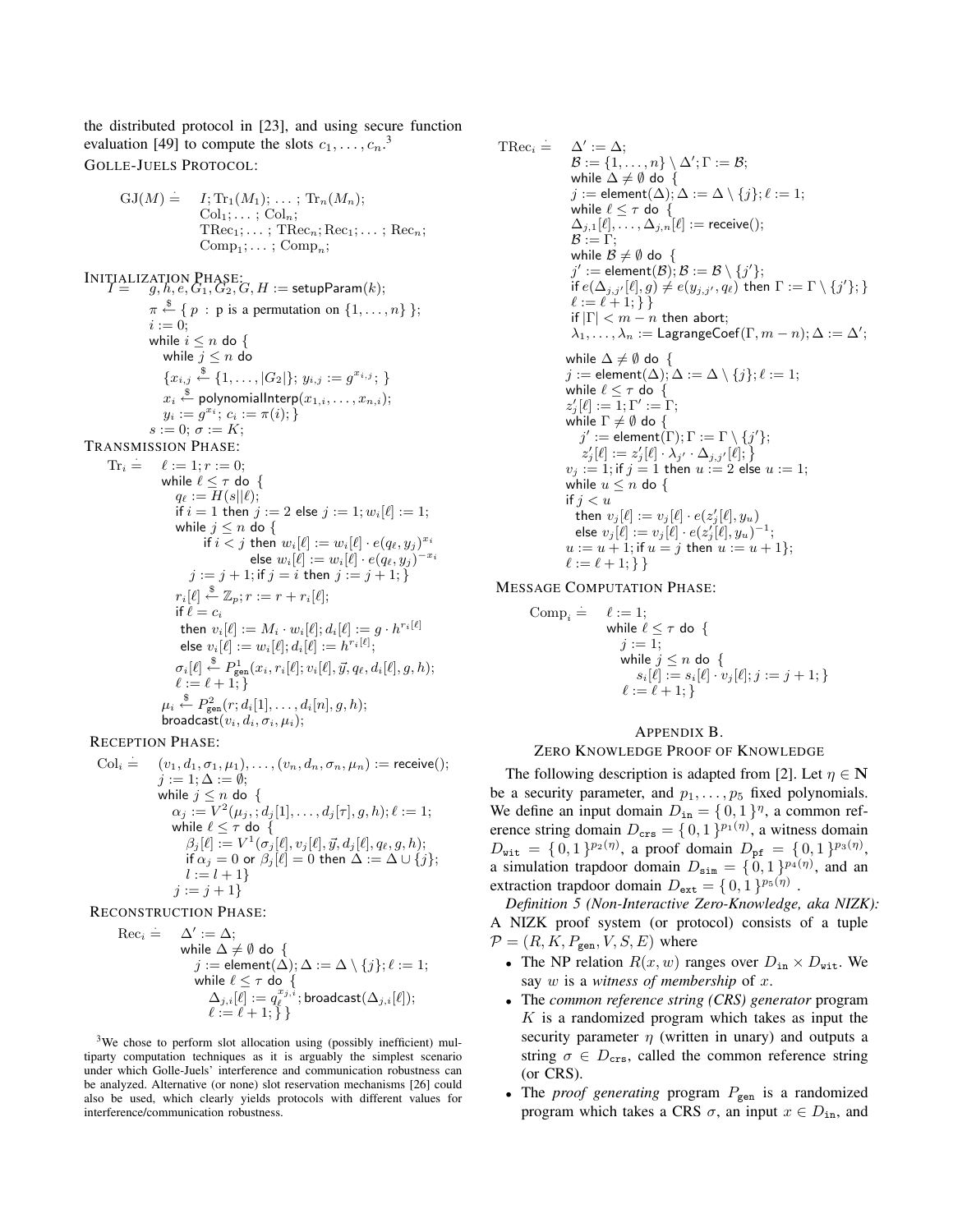a witness  $w \in D_{\text{wit}}$ , and outputs a string  $\pi \in D_{\text{pf}}$ , called a proof.

- The *proof verification* program V is a randomized program which takes a CRS  $\sigma$ , an input  $x \in D_{\text{in}}$ , and a proof  $\pi \in D_{\text{pf}}$ , and outputs a bit b. If  $b = 1$  we say σ is a valid proof for x under CRS  $\sigma$ .
- The *simulator*  $S = (S_1, S_2)$  is a pair of randomized programs. Algorithm  $S_1$  on input the security parameter  $\eta$  (in unary) outputs a simulated CRS  $\sigma' \in D_{\text{crs}}$  and a simulation trapdoor  $\tau \in D_{\text{sim}}$ . Algorithm  $S_2$  on input  $\sigma'$ ,  $\tau$ , and a string  $x \in D_{\text{in}}$ , outputs a simulated proof  $\pi' \in D_{\mathbf{pf}}.$
- The *knowledge extractor*  $E = (E_1, E_2)$  is a pair of possibly randomized programs. Algorithm  $E_1$  on input  $\eta$  (the security parameter in unary) outputs a simulated CRS  $\sigma' \in D_{\text{crs}}$  and an extraction trapdoor  $\xi \in D_{\text{ext}}$ . Algorithm  $E_2$  on input  $\sigma'$ ,  $\xi$ ,  $x \in D_{\text{in}}$ , and a proof  $\pi \in D_{\text{pf}}$  outputs a string  $w' \in D_{\text{wit}}$ .

A proof system  $\mathcal{P} = (R, K, P_{\text{gen}}, V, R, S, E)$  is said to be an extraction zero-knowledge proof system if it satisfies the following four properties:

1) (Completeness): For every polynomial-time algorithm A, the probability  $|\Pr[\text{ZKCOMP}; b' = 1]|$  for the command

$$
\begin{array}{ll}\texttt{ZKCOMP}=&\sigma:=K;\,(x,w):=A(\sigma);\\ &\pi:=P_{\text{gen}}(\sigma,x,w);\\ &\text{if }(x,w)\not\in R\text{ or }V(\sigma,x,\pi)=1\\ &\text{then }b':=0\\ &\text{else }b':=1\end{array}
$$

is negligible on the security parameter  $\eta$ .

2) (Proof of Knowledge): Consider the following commands

$$
\begin{array}{ll}\texttt{INDCRE} = & b \stackrel{\$} \leftarrow \{0, 1\};\\ \text{if } b = 1 \text{ then } \sigma := K \text{ else } (\sigma, \xi) := E_1;\\ b' := A_0(\sigma); \end{array}
$$

and

$$
P_{\text{extr}} = \n\begin{array}{ll}\n(\sigma, \xi) := E_1; (x, \pi) := A_1(\sigma); \\
w := E_2(\sigma, \xi, x, \pi); \\
\text{if } (x, w) \notin R \text{ and } V(\sigma, x, \pi) = 1 \\
\text{then } b := 1 \\
\text{else } b := 0\n\end{array}
$$

Then, for any polynomial-time programs  $A_0$ ,  $A_1$ the probabilities  $|\Pr[\text{INDCRE}; b' = b] - \frac{1}{2}|$  and  $Pr[P<sub>extr</sub>; b = 1]$  are negligible in  $\eta$ .

3) (Zero-Knowledge): Consider the commands

**INDCRSS** = 
$$
b \stackrel{\$}{\leftarrow} \{0, 1\};
$$
  
if  $b = 1$  then  $\sigma := K$  else  $(\sigma, \tau) := S_1;$   
 $b' := A_0(\sigma);$ 

and

$$
ZK = (\sigma, \tau) := S_1; (x, w, s) := A_1(\sigma); b \stackrel{\$}{\leftarrow} \{0, 1\};
$$
  
if  $b = 1$   
then  $\pi := P_{\text{gen}}(\sigma, x, w)$   
else  $\pi := S_2(\sigma, \tau, x);$   
 $b' := A_2(\pi, s);$ 

Then, the probabilities  $|\Pr[\text{INDCRSS}; b' = b] - \frac{1}{2}|$  and  $|\Pr[\text{ZK}; b' = b \land (x, w) \in R] - \frac{1}{2}|$  are negligible on  $\eta$ for any polynomial-time adversaries  $A_0$ ,  $A_1$  and  $A_2$ , where  $A_0$  reads  $\sigma$  and writes a bit b',  $A_1$  reads  $\sigma$  and writes  $x, w, s$ , and  $A_2$  reads  $\pi, s$  and writes  $b'$ .

## APPENDIX C. ROBUSTNESS PROOF

#### *Proof:* (of Theorem 5.1)

*Definition 6 (Non-Interactive Zero-Knowledge Proof system):* technique. We write the intermediary games using the The proof of the theorem uses standard game-hopping pWHILE language, and as such it may by somewhat unfamiliar to cryptographers. We choose to present the games (and the transformations) in this language for simplicity, and note that the difference from standard cryptographic proofs is only superficial. We explain in some of the instances how our games/transformations correspond to the more standard ones.

> For this proof we assume that there are  $n$  participants where  $n - t$  are honest and  $n - t > \frac{n}{2}$ . For brevity, let  $m = n - t$ .

> We assume that the protocol uses an extraction zeroknowledge proof system [2] satisfying completeness, proof of knowledge, and zero-knowledge as defined in Definition 6. We also assume the protocol uses a bilinear pairing scheme that satisfies the BDDH<sup>4</sup> assumption.

> We also use a  $(n-t)$ -out-of-n threshold (verifiable) secretsharing scheme [38].

> We model the protocol with  $n - t$  honest participants in our language with the phases detailed in Appendix A:

$$
GJ[A_1, A_2](M) =
$$
  
\n
$$
I;
$$
  
\n
$$
Tr_1(M_1); \dots; Tr_m(M_m);
$$
  
\n
$$
(v_{m+1}, d_{m+1}, \sigma_{m+1}, \mu_{m+1}), \dots, (v_n, d_n, \sigma_n, \mu_n)
$$
  
\n
$$
\leftarrow A_1((v_1, d_1, \sigma_1, \mu_1), \dots, (v_m, d_m, \sigma_m, \mu_m)
$$
  
\n
$$
Col_1; \dots; Col_m;
$$
  
\n
$$
TRec_1; \dots; TRec_m;
$$
  
\n
$$
\Delta_{m+1}, \dots \Delta_n \leftarrow A_2(\Delta_1, \dots \Delta_m)
$$
  
\n
$$
Rec_1; \dots; Rec_m;
$$
  
\n
$$
S_1 \leftarrow Comp_1; \dots; S_m \leftarrow Comp_m;
$$

Code with subindexes from 1 to m represents the protocol code of the honest participants (as given in Appendix A), programs  $A_1$  and  $A_2$  represent code from the adversary

<sup>4</sup>Bilinear Decisional Diffie-Hellman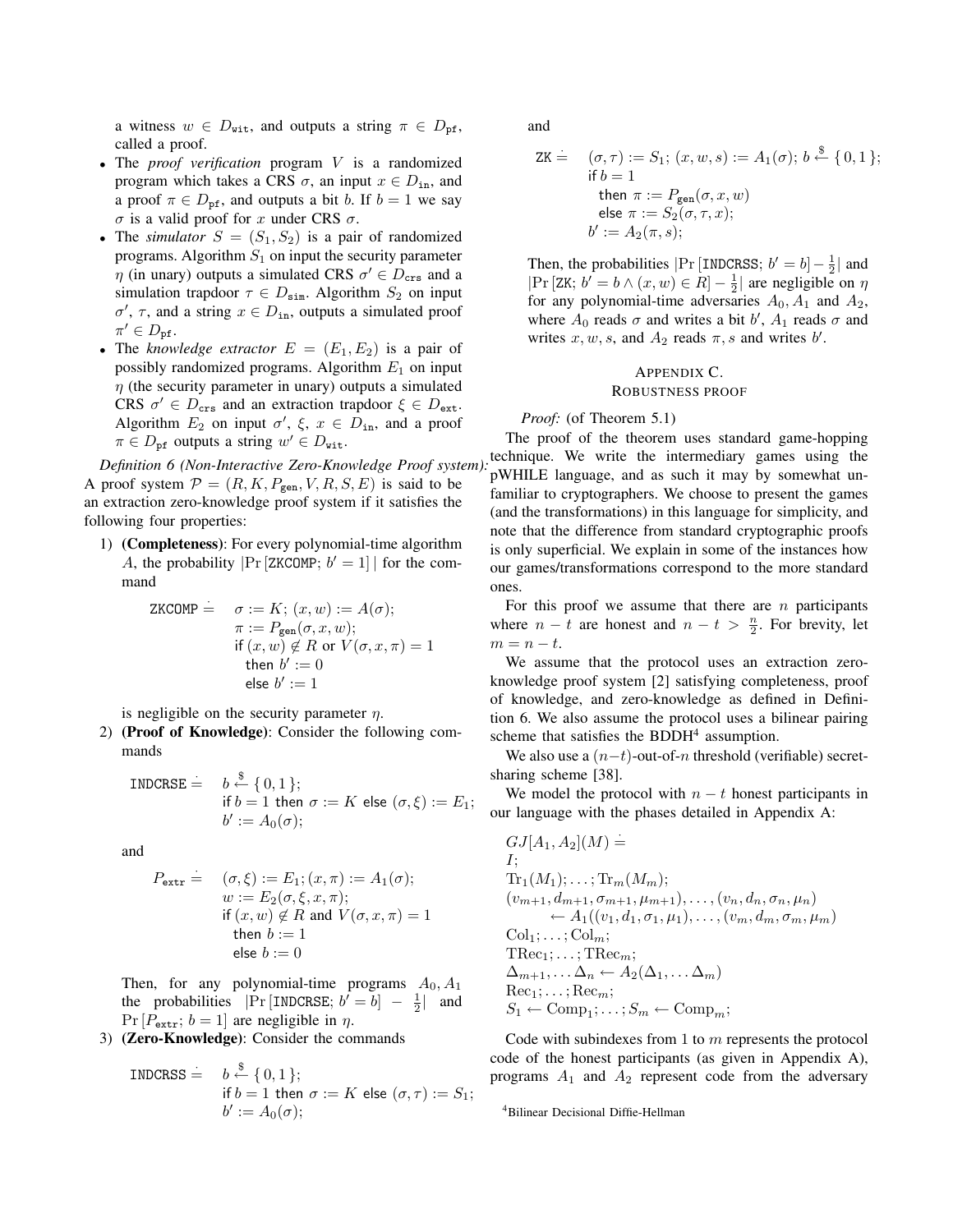that as usual is unknown and polynomially bounded (on the security parameter). The code:

$$
\begin{aligned} \mathsf{CR} & \doteq & M^0, N \leftarrow A(); \\ \vec{M} & = M^0 + +N; \\ \vec{S} & \leftarrow GJ[A_1, A_2](M^0) \\ \text{if } |M^0 \cap \vec{S}| < 2m - n \text{ then } b' := 1 \text{ else } b' := 0 \end{aligned}
$$

then expresses the security game for  $(2m - n)$ communication robustness of the GJ protocol.

Let  $\vec{S}$  be the set of received messages at the end of the protocol, that is output by any of the participants. Notice that the set  $S_i$  of received messages by participant i (there is one  $S_i$  for each participant in  $\vec{S}$ ) is the same for all i from 1 to m due to use of the broadcast channel.

Notice that the adversary possesses the private keys of the t (corrupt) participants.

After the transmission phase for the honest participants, the adversary transmits vectors with corresponding proofs of knowledge of the  $t$  participants that he corrupts. Since we assume that the adversary does not follow the protocol at some point (otherwise we can consider he is an honest participant, and the proof becomes uninteresting), then he can be in one of the two following cases:

- 1) The adversary transmits a vector  $v$  and proof  $\sigma$  such that there is a position  $\ell$  in the vector where the verification fails, that is  $V^1(\sigma[\ell], v[\ell], y_1, \ldots, y_n, d[\ell], q_l$  $= 0.$  (The case where the proof  $\mu_i$  is incorrect is analogous to the case where  $\sigma_i$  and omitted.)
- 2) The adversary transmits a vector v and proof  $\sigma$  such that the verification succeeds, that is for all  $\ell$ , we have  $V^1(\sigma[\ell], v[\ell], y_1, \ldots, y_n, d[\ell], q_l, g, h) = 1$ . In this case we assume that either the vector  $v$  is incorrect (the vector does not satisfies the format of containing  $n-1$ slots filled with the padding) or the adversary does not respect the slot assignment protocol by changing the value of  $c_i$ , and produces a collision with an honest participant. (Notice that it is easy for a rushing adversary knowing the private keys of all dishonest participant and vectors of the honest participants, to calculate a vector that will collide with the vector of an honest participant: it suffices that he calculates the padding of the dishonest participants, and multiply it with the vector of all honest participants. As a result he will obtain a vector with all messages and positions where the honest participants transmit. Then he just transmits a vector with a message in some of these positions.)

Assume that there are  $k_1$  ( $0 \leq k_1 \leq t$ ) vectors of adversary  $A_1$  that lie in the first case and  $k_2$  ( $0 \leq k_2 \leq t$ ) vectors of adversary  $A_1$  that lie in the second case (we assume  $k_1 + k_2 = t$ ). For simplicity in the description, we assume that vectors in the first case are the first vectors from vector  $m + 1$  up to vector  $m + k<sub>1</sub>$ . The proof proceeds as follows:

For the  $k_1$  vectors lying in case 1, we use the hypotheses on program semantics, and security of the threshold sharing scheme to conclude that we can recover the private keys of the  $(k_1)$  dishonest participants, and thus reconstruct their paddings. We do not present the full reduction associated to this step.

We can therefore conclude that  $GJ[A_1, A_2](M^0)$  is semantically equivalent (in terms of the distribution of the  $\vec{S}$ vector for the honest participants, that is the distribution of  $|M^0 \cap \vec{S}|$  in  $CR$ ) to a program  $GJ_1$  where honest code without transmitting any message (input is a message that is neutral for the appropriate group multiplication):

$$
GJ_1[A_1, A_2](M) =
$$
  
\n
$$
I;
$$
  
\n
$$
Tr_1(M_1); \ldots; Tr_m(M_m);
$$
  
\n
$$
Tr_{m+1}(1); \ldots; Tr_{m+k_1}(1);
$$
  
\n
$$
(v_{m+k_1+1}, d_{m+1}, \sigma_{m+1}, \mu_{m+1}), \ldots, (v_n, d_n, \sigma_n, \mu_n)
$$
  
\n
$$
\leftarrow A_1((v_1, d_1, \sigma_1, \mu_1), \ldots, (v_m, d_m, \sigma_m, \mu_m))
$$
  
\n
$$
Col_1; \ldots; Col_m;
$$
  
\n
$$
TRec_1; \ldots; TRec_m;
$$
  
\n
$$
\Delta_{m+1}, \ldots \Delta_n \leftarrow A_2(\Delta_1, \ldots \Delta_m)
$$
  
\n
$$
Rec_1; \ldots; Rec_m;
$$
  
\n
$$
S_1 \leftarrow Comp_1; \ldots; S_m \leftarrow Comp_m;
$$

For the other vectors of the adversary (vectors whose proof of knowledge do verify) we use the hypotheses on program semantics, and proof of knowledge.

We use the property of proof of knowledge to show that these vectors actually satisfy the property of containing at most one position with something different of a padding (the adversary cannot cheat for a proof that verifies).

We first apply the game INDCRSE of proof of knowledge. We obtain  $GJ_2[A_1, A_2](M^0)$  by replacing in the initialization phase I of  $GJ_1[A_1, A_2](M^0)$ , the common random string generator  $K$  by  $E_1$ . The distributions generated by the game CR in which  $GJ_1[A_1, A_2]$  is replaced with  $GJ_2[A_1, A_2]$  can only be distinguished with negligible probability  $\epsilon_0(\nu)$ . Otherwise, we construct an adversary that breaks the INDCRSE property. Notice that this is a standard game hopping step that is based on the security of the zero-knowledge proof of knowledge protocol. Assume that  $GJ_3[A_1, A_2](M^0)$  is as  $GJ_2[A_1, A_2](M^0)$  except that we insert new variables  $w_{m+k_2+1}, \ldots w_t$  that are assigned with  $E_2(\sigma, v_i, d_i, \sigma_i, \mu_i)$  with  $i \in \{1 \dots t\}$ . Since this is deadcode for the computation of  $\vec{S}$ , the distributions are equivalent.

We apply the game  $P_{extr}$  of proof of knowledge to conclude that the  $k_2$  vectors generated by the adversary that verify should satisfy (with overwhelming probability) that